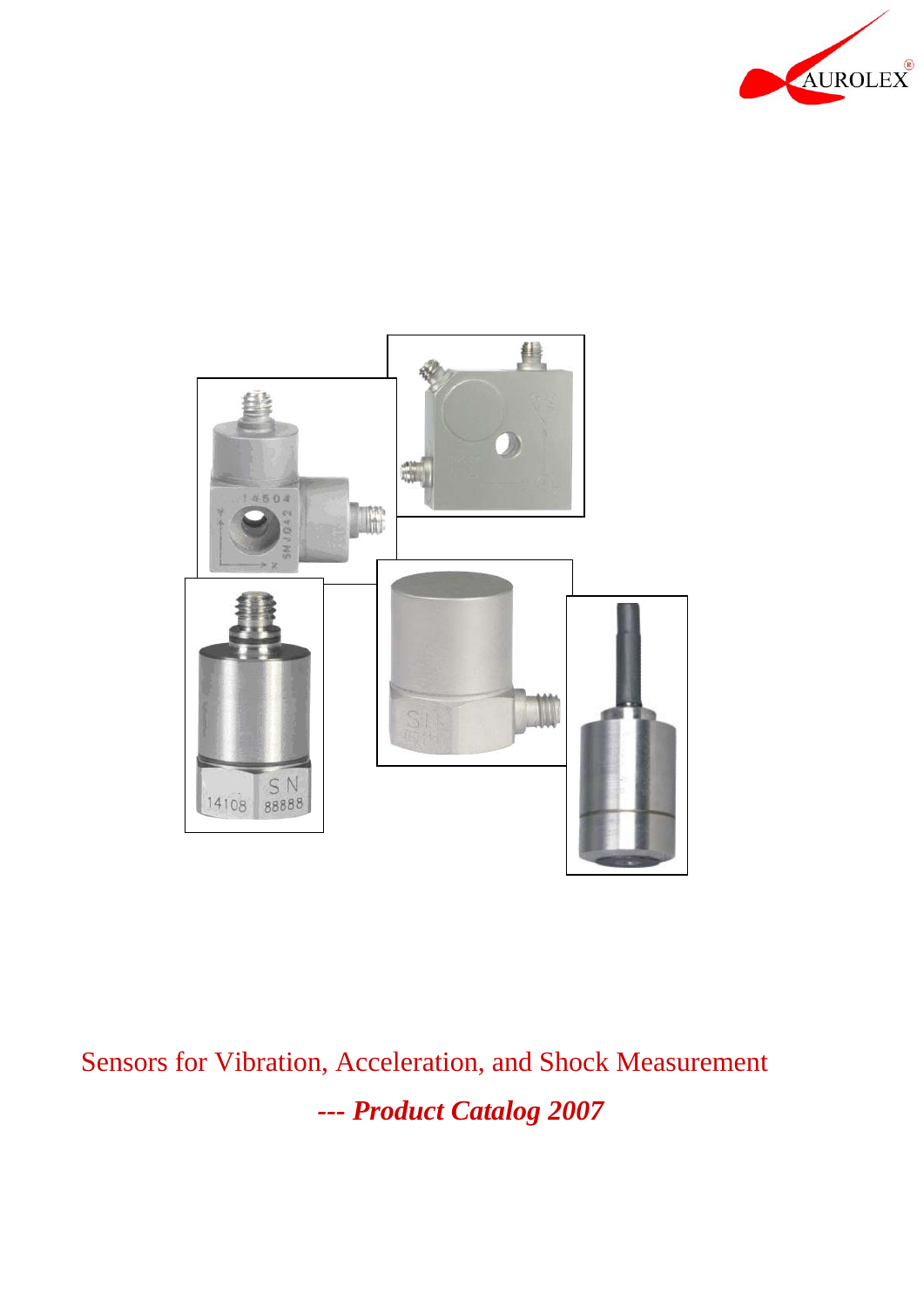

AUROLEX is specialized in the field of vibration transducer and dynamic measurement instrumentation. AUROLEX cutilizes the design, sensing material and unique processing of the latest technologies to manufacture high quality piezoelectric sensors.

Best performance and most competitive price make AUROLEX accelerometer a most popular choice in vibration testing and measurement field.

It is our honor to assist customers in selecting transducer and dynamic measurement system. AUROLEX also designs and manufactures off-standard-line transducers to meet customers' special requirements.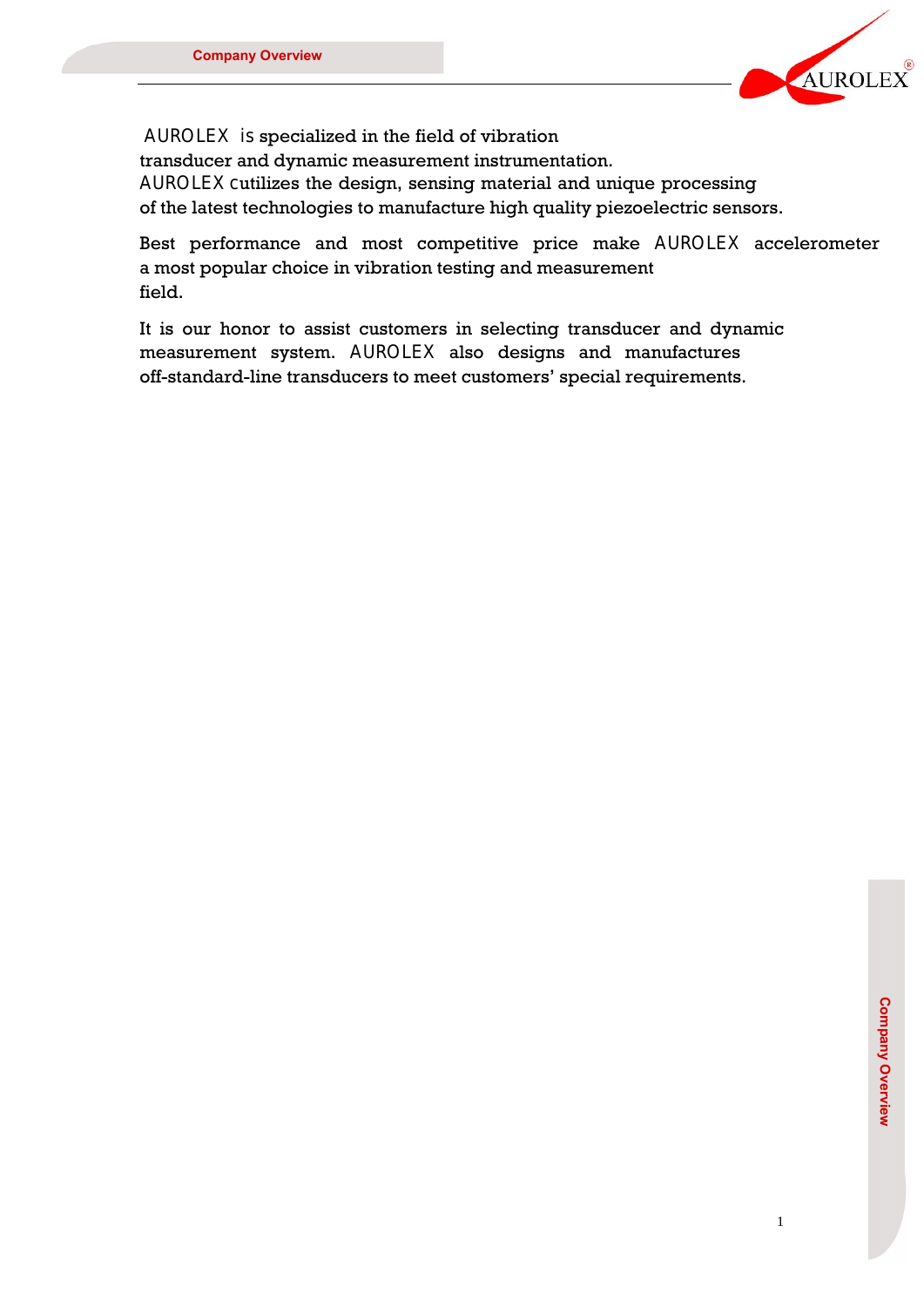

AUROLEX 100 Series –Low Impedance Voltage Output with Integral Electronics Piezoelectric Accelerometer has build-in microelectronic circuitry to convert charge signal to low impedance voltage output.

#### **100 series accelerometers high light:**

- All Build-in microelectronic circuits are designed and made in USA
- High Resolution, Low Broadband Electric Noise at 10μV
- Operation Temperature Range: -40°C +125°C

#### **All Shear Design Sensing Element**

- Parallel or Triangle Shear Design with Memory Alloy Fasten Feature
- Choices of first class Piezoelectric Ceramic or normal Piezoelectric Ceramic for different applications
- Economic design with annular shear sensing element

#### **Package and Power Supplier**

- 100 series accelerometers work with any type of constant current power supplier with supply voltage of 18-30V, and can be directly connected to a data acquisition with current power supplier.
- The standard accessory of the accelerometer includes one low noise cable (1m) and a calibration certificate.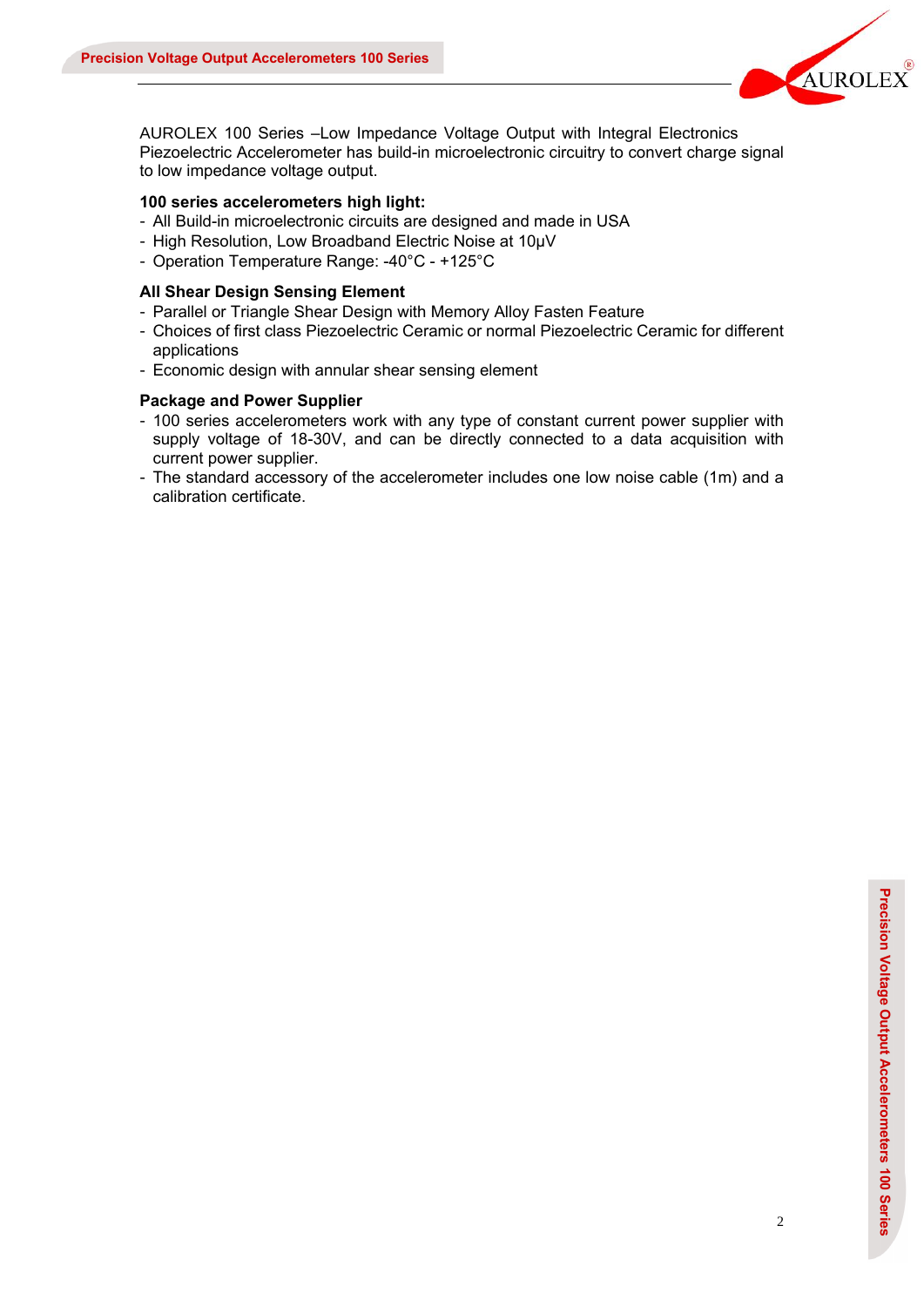

## **1. 100 Series Accelerometers - General Standard Model**





- Parallel and Triangle shear design sensing element, the choices of first class or normal piezoelectric ceramic
- Seven sensitivities from 1 mV/ ms<sup>-2</sup> to 100 mV/ ms<sup>-2</sup>
- Frequency range (±5%) from 0.5Hz (extend to 0.04Hz) up to 10kHz
- Compact design, small package from 14mm hex/20mm height, and13 gram weight
- Electric isolation mounting bases are available

|             | Model                        | Unit             | 111/112<br>121/122<br>131/132                       |                |                | 141/142       | 151/152       | 161/162       | 171/172       |
|-------------|------------------------------|------------------|-----------------------------------------------------|----------------|----------------|---------------|---------------|---------------|---------------|
| Sensitivity |                              | $mV/ms^{-2}$     |                                                     | 2              | 5              | 10            | 25            | 50            | 100           |
| Frequency   | ±5%                          | Hz               | $0.5 - 10000$                                       | $0.5 - 8000$   | $0.5 - 8000$   | $0.5 - 4000$  | $0.5 - 2500$  | $0.5 - 1000$  | $0.06 - 1000$ |
| Range       | ±10%                         | <b>Hz</b>        | $0.35 - 12000$                                      | $0.35 - 12000$ | $0.35 - 10000$ | $0.35 - 6000$ | $0.35 - 4000$ | $0.04 - 1500$ | $0.04 - 1500$ |
|             | Resolution                   | m/s <sup>2</sup> | 0.01<br>0.005<br>0.002<br>0.001<br>0.0004<br>0.0002 |                |                |               |               | 0.0002        |               |
|             | <b>Mounting Resonance</b>    | <b>KHz</b>       | 48<br>32<br>18<br>40<br>29<br>15<br>8               |                |                |               |               |               |               |
|             | <b>Measurement Range</b>     | m/s <sup>2</sup> | 5000                                                | 2500           | 1000           | 500           | 200           | 100           | 50            |
|             | <b>Operating Temperature</b> | $^{\circ}$ C     |                                                     |                |                | $-50 - 125$   |               |               |               |
|             | Weight                       | gram             | 12                                                  | 13             | 14             | 15            | 25            | 38            | 160           |
| Dimension   | <b>Top Output</b><br>HexxHxC | mm               | 13x19x26                                            | 13x19x26       | 13x19x26       | 13x19x26      | 16x21x28      | 18x27x34      | 29x35x43      |
|             | Side Output<br>HexxHxL       | mm               | 13x18x19                                            | 13x18x19       | 13x18x19       | 13x18x19      | 16x21x22      | 18x27x28      | 29x35x34      |

#### **Specifications:**

 $\diamond$  111, 121, 131, 141, 151, 161, 171 with top M5 output connector, and 112, 122, 132, 142, 152, **162, 172 with side M5 output connector.**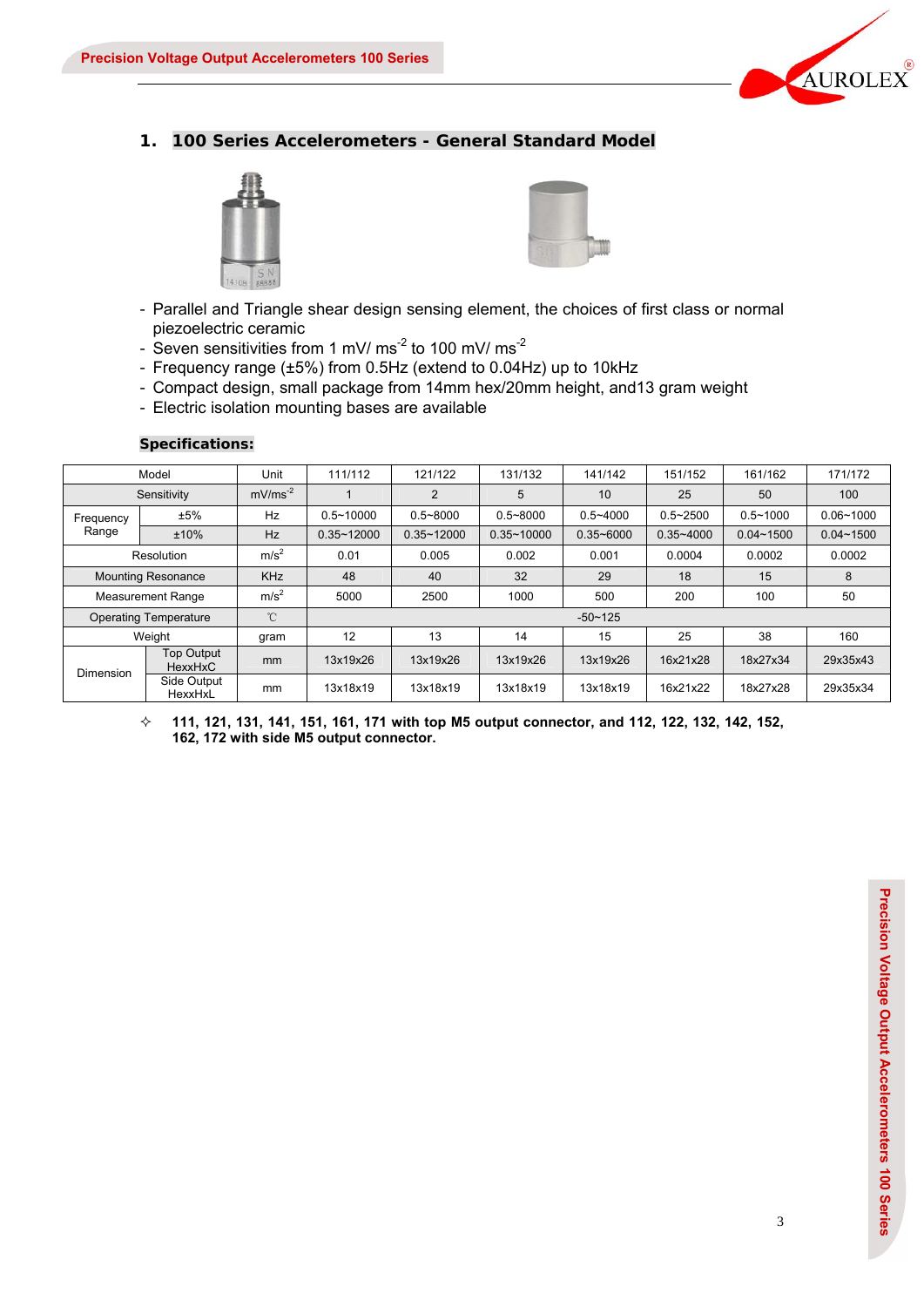

## **2. 100 Series Accelerometers - Multiple Axis Model**

Parallel and Triangle shear design sensing element, the choices of first class or normal ceramic for different applications

#### **Bi - Axis Measurement Model**

- Choice of 3 sensitivities from 2 mV/  $\text{ms}^2$  to 10 mV/ ms<sup>-2</sup>
- Frequency range (±5%) from 0.5Hz up to 5 kHz
- Low profile design, height of 13 mm
- Center through hole with 360° mounting angle

#### **Specifications:**

|            | Model                        | Unit             | 12504          | 13504 | 14504 |  |  |
|------------|------------------------------|------------------|----------------|-------|-------|--|--|
|            | Sensitivity                  | $mV/ms-2$        | $\mathfrak{p}$ | 5     | 10    |  |  |
| Frequency  | ±5%                          | Hz               | $0.5 - 5000$   |       |       |  |  |
| Range      | ±10%                         | Hz               | $0.35 - 6000$  |       |       |  |  |
| Resolution |                              | m/s <sup>2</sup> | 0.005          | 0.002 | 0.001 |  |  |
|            | <b>Mounting Resonance</b>    | <b>KHz</b>       | 22             |       |       |  |  |
|            | <b>Measurement Range</b>     | m/s <sup>2</sup> | 2500           | 1000  | 500   |  |  |
|            | <b>Operating Temperature</b> | 'n               | $-50 - 125$    |       |       |  |  |
| Weight     |                              | gram             | 22<br>26       |       | 28    |  |  |
|            | Dimension                    | mm               | 21x13x7        |       |       |  |  |





## **Tri - Axis Measurement Model**

- Choice of 4 sensitivities from 2 mV/  $\text{ms}^2$  to 50 mV/ ms<sup>-2</sup>
- Frequency range (±5%) from 0.5Hz up to 5 kHz
- Low profile design, height from 14 mm to 20 mm
- Center through hole with 360° mounting angle



Miniature tri-axis accelerometer 13510

|                           | Model                        | Unit             | 12500          | 13500         | 13510          | 14500         | 16500         |
|---------------------------|------------------------------|------------------|----------------|---------------|----------------|---------------|---------------|
|                           | Sensitivity                  | $mV/ms^{-2}$     | $\overline{2}$ | 5             | $\overline{4}$ | 10            | 50            |
| Frequency                 | ±5%                          | Hz               | $0.5 - 5000$   | $0.5 - 5000$  | $0.5 - 5000$   | $0.5 - 5000$  | $0.5 - 1500$  |
| Range                     | ±10%                         | Hz               | $0.35 - 6000$  | $0.35 - 6000$ | $0.3 - 7000$   | $0.35 - 6000$ | $0.35 - 2000$ |
| Resolution                |                              | m/s <sup>2</sup> | 0.05           | 0.002         | 0.005          | 0.001         | 0.0002        |
| <b>Mounting Resonance</b> |                              | <b>KHz</b>       | 20             | 20            | 20             | 20            | 8             |
|                           | <b>Measurement Range</b>     | m/s <sup>2</sup> | 2500           | 1000          | 1250           | 500           | 100           |
|                           | <b>Operating Temperature</b> | $^{\circ}$ C     |                |               | $-50 \sim 125$ |               |               |
| Weight                    |                              | gram             | 60             | 62            | 14             | 65            | 200           |
|                           | <b>Dimension</b>             | mm               | 28x14x13       | 28x14x13      | 16x16x16       | 28x14x13      | 39x20x18      |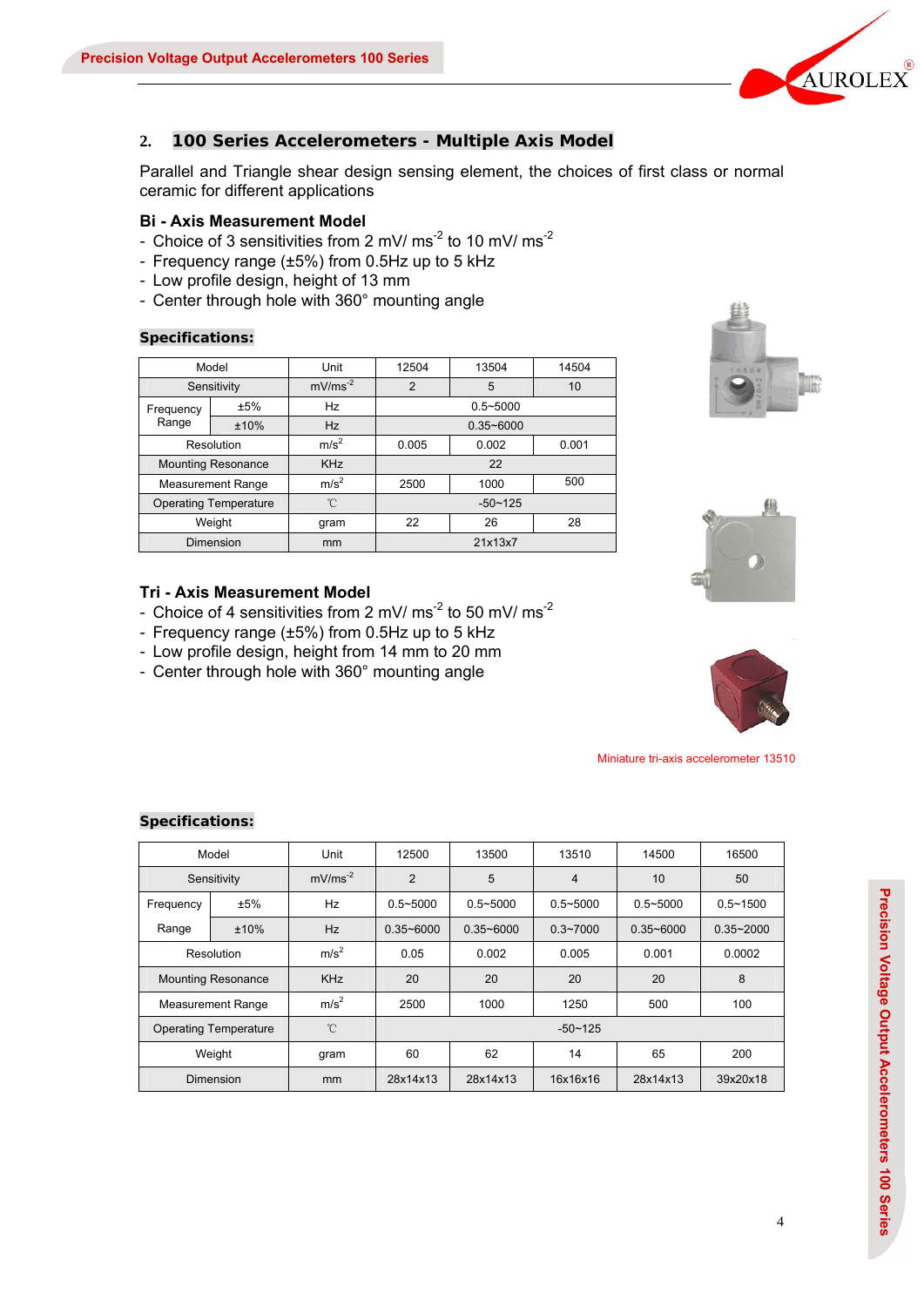

## **3. 100 Series Accelerometers - Industrial Environment Measurement Model**

## **Dual Case Design with Removable Industrial Connector**

- 2 sensitivities: 10 mV/  $\text{ms}^2$  and 20 mV/ ms<sup>-2</sup>

- Dual case design, high frequency measurement (10%) up to 10 kHz (600000rpm)
- The choice of two matting connectors, straight and 90 degree

#### **Specifications:**

|                                                     | Model                        | Unit                                         | 14115          | 14116        | 15115         | 15116        |
|-----------------------------------------------------|------------------------------|----------------------------------------------|----------------|--------------|---------------|--------------|
|                                                     | Sensitivity                  | $mV/ms^{-2}$                                 | 10             | 10           | 25            | 20           |
| Frequency                                           | ±5%                          | Hz                                           | $0.5 - 8000$   | $0.5 - 7000$ | $0.5 - 4000$  | $0.5 - 4000$ |
| Range                                               | ±10%                         | Hz                                           | $0.35 - 10000$ |              | $0.35 - 5000$ | $0.5 - 5000$ |
|                                                     | Resolution                   | m/s <sup>2</sup><br>0.001<br>0.0004<br>0.001 |                |              |               | 0.0005       |
| <b>KHz</b><br>25<br>22<br><b>Mounting Resonance</b> |                              |                                              |                | 16           | 15            |              |
|                                                     | <b>Measurement Range</b>     | m/s <sup>2</sup>                             | 2500           | 1000         | 500           | 100          |
|                                                     | <b>Operating Temperature</b> | °C                                           |                |              | $-50 - 125$   |              |
|                                                     | Case Insulation Resistance   | Ω                                            |                |              | $>1x10^8$     |              |
|                                                     | <b>Output Connector</b>      |                                              |                |              | M16 2-pin     |              |
|                                                     | Sealing                      |                                              |                |              | IP68          |              |
| Weight                                              |                              | gram                                         | 85             | 85           | 90            | 90           |
| <b>Dimension</b>                                    | HexxHxC                      | <sub>mm</sub>                                |                | 27x34x47     |               |              |



#### **Dual Case Design with Integral Cable**

- 2 sensitivities: 10 mV/  $\text{ms}^2$  and 20 mV/ ms<sup>-2</sup>
- 3 mounting methods: regular M6 thread, through hole and magnetic mounting
- The choices of top and side integral cable connection location
- Metal jacket is available for cable protection

| Model                        |                  | Unit             | 14117                                            | 14125                    | 14226                 | 15117          |  |
|------------------------------|------------------|------------------|--------------------------------------------------|--------------------------|-----------------------|----------------|--|
| Sensitivity                  |                  | $mV/ms^{-2}$     | 10                                               | 10                       | 10                    | 30             |  |
| Frequency                    | ±5%              | Hz               | $0.5 - 8000$                                     | $0.5 - 4000$             | $0.5 - 4000$          |                |  |
| Range                        | ±10%             | Hz               | $0.35 - 10000$<br>$0.35 - 5000$<br>$0.35 - 5000$ |                          |                       | $0.5 - 5000$   |  |
| Resolution                   |                  | m/s <sup>2</sup> | 0.001                                            | 0.001<br>0.001<br>0.0003 |                       |                |  |
| <b>Mounting Resonance</b>    |                  | <b>KHz</b>       | 29<br>13<br>25<br>16                             |                          |                       |                |  |
| <b>Measurement Range</b>     | m/s <sup>2</sup> | 500              | 500                                              | 500                      | 160                   |                |  |
| <b>Operating Temperature</b> |                  | °C               |                                                  |                          | $-50 - 125$           |                |  |
| Case Insulation Resistance   |                  | Ω                |                                                  |                          | $>1x10^8$             |                |  |
| <b>Output Connector</b>      |                  |                  |                                                  |                          | Integral Cable Output |                |  |
|                              | Sealing          |                  |                                                  |                          | IP68                  |                |  |
| Weight                       |                  | gram             | 115<br>92<br>85                                  |                          |                       |                |  |
| Dimension                    | HexxHxC          | mm               | 27x34x60                                         | 25x30x57                 | 25x22x63              | 27x34x60       |  |
|                              | Mounting         |                  | M <sub>5</sub>                                   | <b>Magnetic Base</b>     | M6 Through Hole       | M <sub>5</sub> |  |

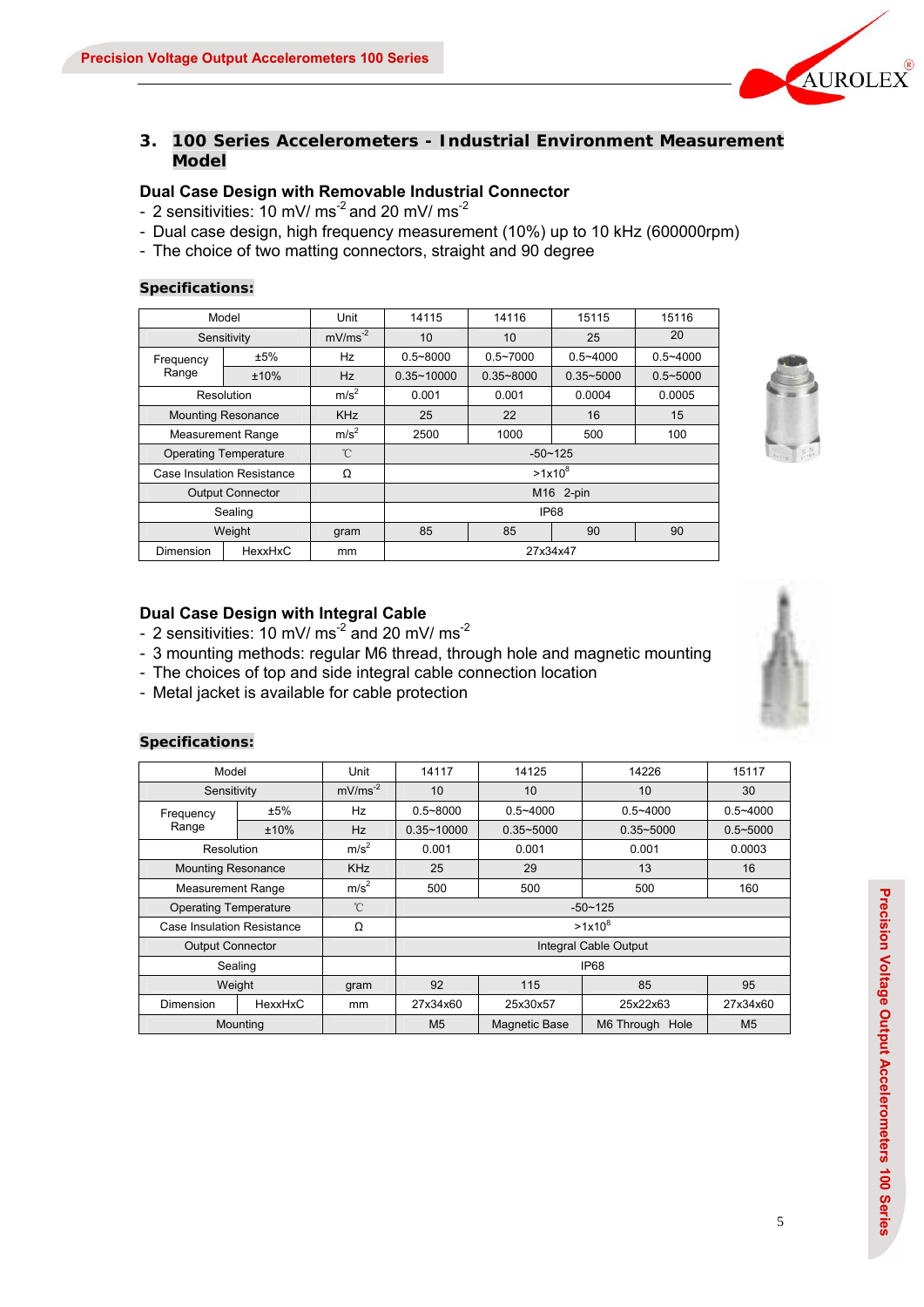

#### **Single Case Integral Cable Design with Isolated Mounting Base**

- 2 sensitivities:  $10 \text{ mV/ms}^2$  and  $20 \text{ mV/ms}^2$
- The choice of isolated and non-isolated mounting base
- Integral harness with Φ3mm low noise cable



## **Specifications:**

|           | Model                        | Unit             | 14121                            | 14122        | 15121         | 15122        |
|-----------|------------------------------|------------------|----------------------------------|--------------|---------------|--------------|
|           | Sensitivity                  | $mV/ms^{-2}$     | 10<br>10                         |              | 20            | 20           |
| Frequency | ±5%                          | Hz               | $0.5 - 8000$                     | $0.5 - 8000$ | $0.5 - 5000$  | $0.5 - 4000$ |
| Range     | ±10%                         | <b>Hz</b>        | $0.35 - 10000$<br>$0.35 - 10000$ |              | $0.35 - 6000$ | $0.5 - 5000$ |
|           | Resolution                   | m/s <sup>2</sup> | 0.001                            | 0.001        | 0.0005        | 0.0005       |
|           | <b>Mounting Resonance</b>    | <b>KHz</b>       | 27                               | 26           | 15            | 13           |
|           | <b>Measurement Range</b>     | m/s <sup>2</sup> | 500                              | 500          | 250           | 250          |
|           | <b>Operating Temperature</b> | °C               |                                  | $50 - 125$   |               |              |
|           | Case Insulation Resistance   | Ω                | $\Omega$                         | $>1x10^8$    | $\Omega$      | $>1x10^8$    |
|           | Weight                       | gram             | 25                               | 25           |               | 49           |
| Dimension | HexxHxL                      | mm               | 20x21x31                         | 20x21x31     | 20x23x33      | 20x23x33     |

#### **TNC Output Connector Model with Isolated Mounting Base**

- 3 sensitivities: 3 mV/ ms<sup>-2</sup>, 10 mV/ ms<sup>-2</sup> and 20 mV/ ms<sup>-2</sup>
- The choice of top and side output connector with 5mm co-axial cable.





| Model                                                |                              | Unit             | 13220                             | 14103        | 14218         | 15103        |  |
|------------------------------------------------------|------------------------------|------------------|-----------------------------------|--------------|---------------|--------------|--|
|                                                      | Sensitivity                  | $mV/ms-2$        | 5                                 | 10<br>10     |               |              |  |
| Frequency                                            | ±5%                          | Hz               | $0.5 - 5000$                      | $0.5 - 6000$ | $0.5 - 5000$  | $0.5 - 3500$ |  |
| Range                                                | ±10%                         | <b>Hz</b>        | $0.35 - 6000$<br>$0.35 - 7000$    |              | $0.35 - 6000$ | $0.5 - 4500$ |  |
|                                                      | Resolution                   | m/s <sup>2</sup> | 0.002<br>0.001<br>0.0005<br>0.001 |              |               |              |  |
|                                                      | <b>Mounting Resonance</b>    | <b>KHz</b>       | 14                                | 22           | 15            | 22           |  |
|                                                      | <b>Measurement Range</b>     | m/s <sup>2</sup> | 1000                              | 500          | 500           | 250          |  |
|                                                      | <b>Operating Temperature</b> | °C               |                                   |              | $-50 - 125$   |              |  |
| Insulation<br>Ground<br>$>1x10^8$<br>Ω<br>Resistance |                              |                  |                                   |              |               |              |  |
|                                                      | Weight                       | gram             | 75                                | 46           | 46            | 55           |  |
| Dimension                                            | HexxHxL                      | mm               | 22x30x34                          | 21x29x42     | 22x21x36      | 22x21x36     |  |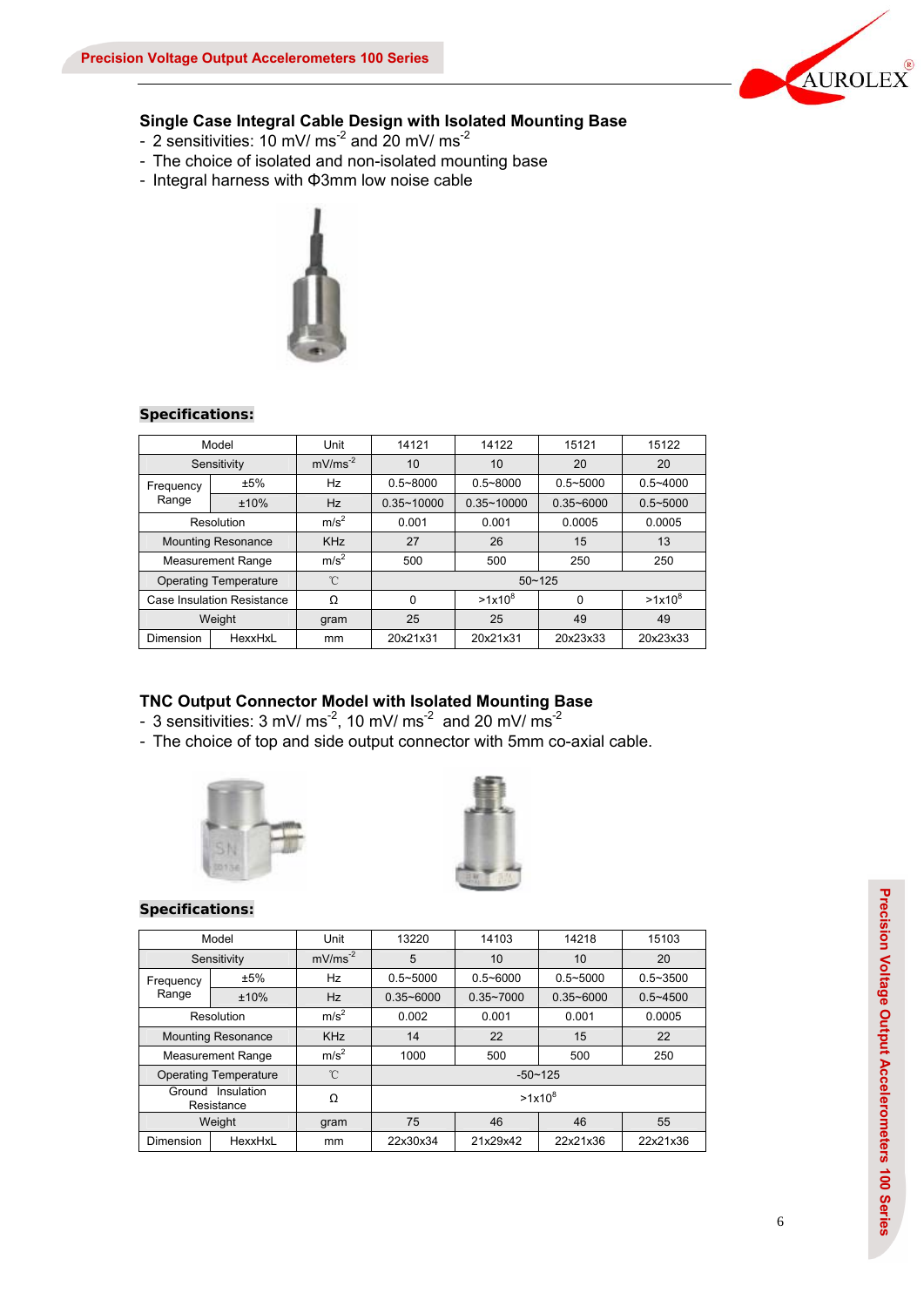

## **4. 100 Series Accelerometers - Special Application Model**

# **Low Frequency Measurement Accelerometers**

- 2 Sensitivities: 10 mV/  $\text{ms}^2$  and 100 mV/  $\text{ms}^2$
- Extended low frequency measurement down to 0.1 and 0.04Hz
- Electric isolated mounting base



#### **Specifications:**

|                  | Model                             | Unit             | 14105          | 14205          | 17110         |  |
|------------------|-----------------------------------|------------------|----------------|----------------|---------------|--|
|                  | Sensitivity                       | $mV/ms^{-2}$     | 10             | 10             | 20            |  |
| Frequency        | ±5%                               | Hz               | $0.15 - 6000$  | $0.15 - 6000$  | $0.06 - 1000$ |  |
| Range            | ±10%                              | Hz               | $0.1 - 7000$   | $0.1 - 7000$   | $0.04 - 1500$ |  |
|                  | Resolution                        | m/s <sup>2</sup> | 0.001          | 0.001          | 0.0005        |  |
|                  | <b>Mounting Resonance</b>         | <b>KHz</b>       | 28             | 28             | 7             |  |
|                  | <b>Measurement Range</b>          | m/s <sup>2</sup> | 500            | 500            | 50            |  |
|                  | <b>Operating Temperature</b>      | °C               | $-50 - 125$    |                |               |  |
|                  | <b>Output Connector</b>           |                  | M <sub>5</sub> | M <sub>5</sub> | Integral BNC  |  |
|                  | <b>Base Insulation Resistance</b> | Ω                | $\Omega$       | $\Omega$       | $>1x10^8$     |  |
|                  | Weight                            | gram             | 25<br>25       |                | 160           |  |
| <b>Dimension</b> | HexxHxL                           | mm               | 16x21x28       | 16x21x23       | 29x40x66      |  |

## **Model Testing Sensor**

- Frequency response phase shift < 5º
- Low profile design, height of 8 mm
- The choice of first class or normal ceramic for different applications

|           | Model                        | Unit             | 14206         |
|-----------|------------------------------|------------------|---------------|
|           | Sensitivity                  | $mV/ms^{-2}$     | 10            |
| Frequency | ±5%                          | Hz               | $0.5 - 8000$  |
| Range     | ±10%                         | Hz               | $0.3 - 10000$ |
|           | Resolution                   | m/s <sup>2</sup> | 0.001         |
|           | <b>Mounting Resonance</b>    | <b>KHz</b>       | 25            |
|           | <b>Measurement Range</b>     | m/s <sup>2</sup> | 500           |
|           | <b>Operating Temperature</b> | °C               | $-50 - 125$   |
|           | Weight                       | gram             | 9             |
| Dimension | HexxHxL                      | mm               | 14x10x21      |

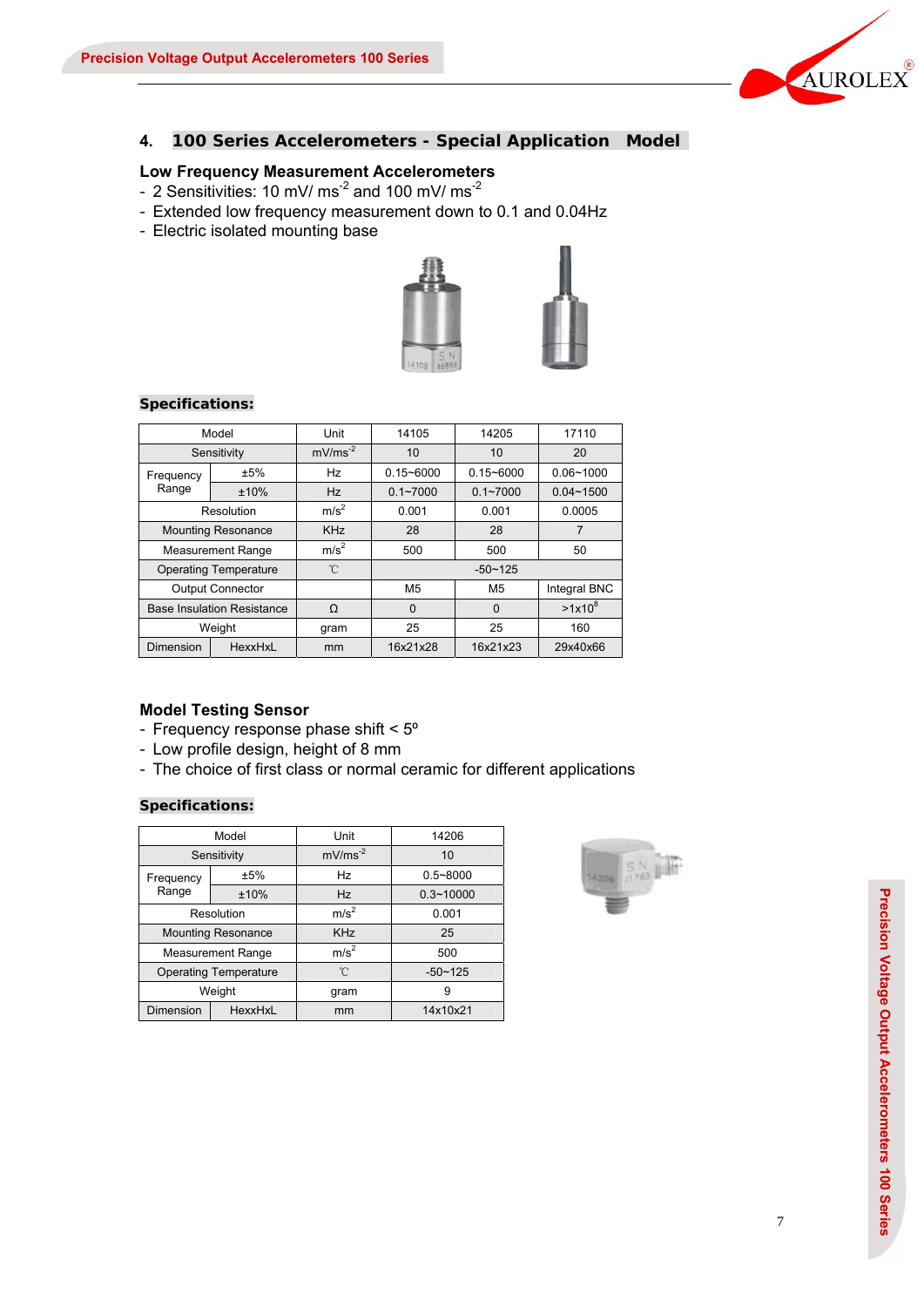

## **5. 100 Series Accelerometers - Economic Version**

## **100 Series Economic Version**

- Build-in circuitry made in USA
- Annular shear design with 2 sensitivities: 5mV/ ms<sup>-2</sup> and 10 mV/ ms<sup>-2</sup>
- Top output connector with 2 metric threads, M5 and M6
- The choice of isolated and non-isolated mounting base
- Offer side output connector as customer special



|                                              | Model                                | Unit             | 13108                                                                        | 13110        | 13111         | 13112        | 14108         | 14110        | 14111        | 14112        |
|----------------------------------------------|--------------------------------------|------------------|------------------------------------------------------------------------------|--------------|---------------|--------------|---------------|--------------|--------------|--------------|
|                                              | Sensitivity                          | $mV/ms^{-2}$     | 5                                                                            | 5            | 5             | 5            | 10            | 10           | 10           | 10           |
|                                              | Frequency Range ±10%                 | Hz               | $0.5 - 10000$                                                                | $0.5 - 9000$ | $0.5 - 10000$ | $0.5 - 9000$ | $0.5 - 10000$ | $0.5 - 8000$ | $0.5 - 8000$ | $0.5 - 9000$ |
|                                              | Resolution                           | m/s <sup>2</sup> | 0.002                                                                        | 0.002        | 0.002         | 0.002        | 0.001         | 0.001        | 0.001        | 0.001        |
|                                              | <b>Mounting Resonance</b>            | <b>KHz</b>       | 30                                                                           | 28           | 30            | 28           | 27            | 24           | 27           | 26           |
|                                              | <b>Measurement Range</b>             | m/s <sup>2</sup> | 1000                                                                         | 1000         | 1000          | 1000         | 500           | 500          | 500          | 500          |
|                                              | <b>Operating Temperature</b>         | °C               |                                                                              |              |               | $-50 - 125$  |               |              |              |              |
|                                              | <b>Base Insulation</b><br>Resistance | Ω                | $>1x10^8$<br>$>1x10^8$<br>$>1x10^8$<br>0<br>$\Omega$<br>$\Omega$<br>$\Omega$ |              |               |              |               |              | $>1x10^8$    |              |
| 23<br>23<br>23<br>Weight<br>23<br>25<br>gram |                                      |                  |                                                                              | 25           | 25            | 25           |               |              |              |              |
| Dimension                                    | HexxHxC                              | mm               |                                                                              |              |               | 17x21x27     |               |              |              |              |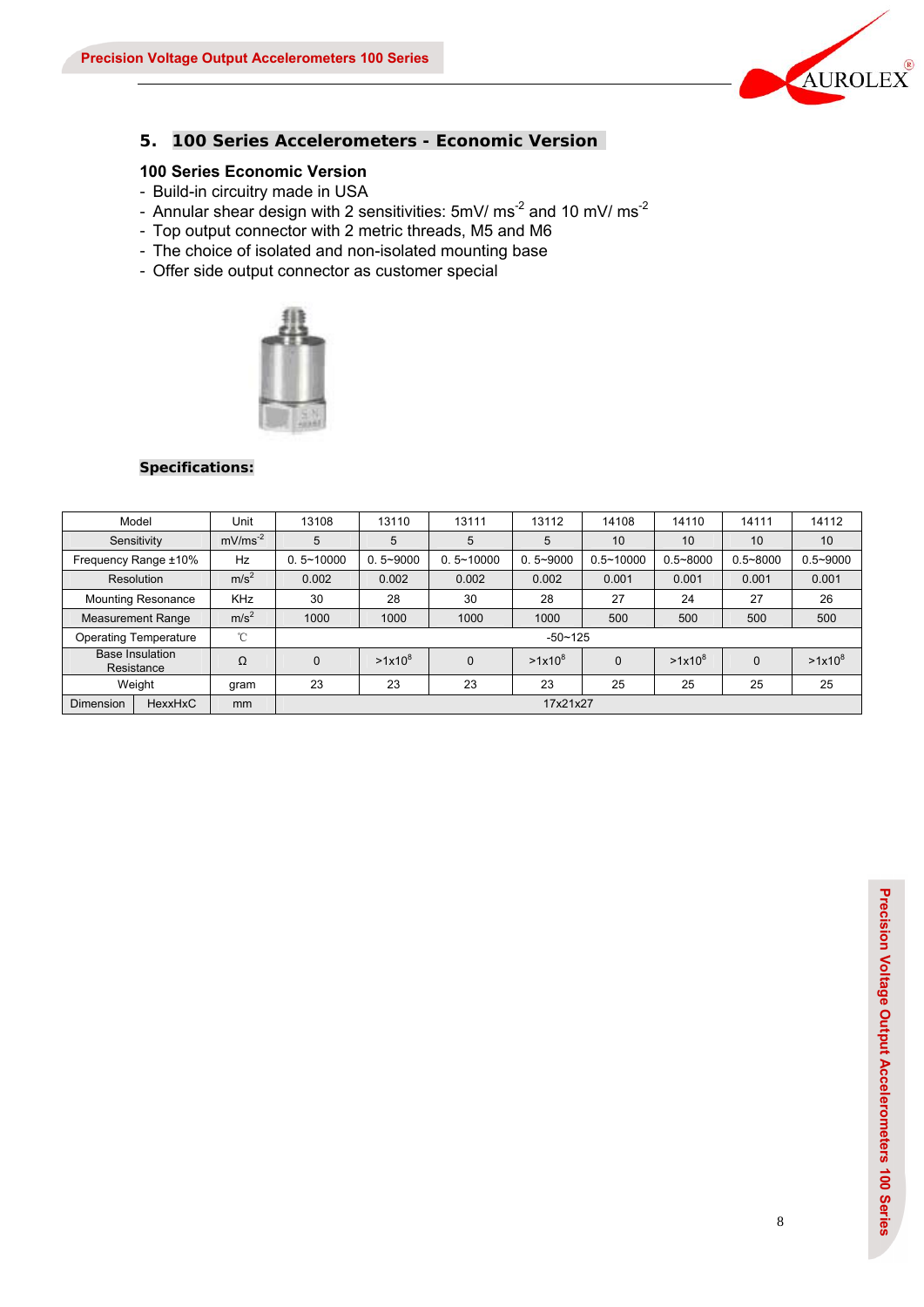

AUROLEX 200 Series – High Impedance Charge Output Piezoelectric Accelerometer has a charge output, which is directly proportional to input acceleration.

#### **VS100 Series Accelerometers High Light:**

- High performance of dynamic characteristics
	- $\cdot$  Different choices of the sensitivity from 0.05 pC/ ms<sup>-2</sup> to 30 pC/ ms<sup>-2</sup>
	- Consistent frequency response and mounting resonance frequency
- All shear design sensing element
	- Parallel or Triangle Shear Design with Memory Alloy Fasten Feature
	- Choices of first class Piezoelectric Ceramic or normal Piezoelectric Ceramic for different applications
	- Economic design with annular shear sensing element
- Superior temperature response and consistency of the sensitivity
	- Operating temperature from-50°C to +250°C
	- Consistent temperature error with small deviation (<10%)
	- Transducer sensitivity annual decay less than  $<1\%$
- Package
	- The standard accessory of the accelerometer includes one low noise cable (1m) and a calibration certificate.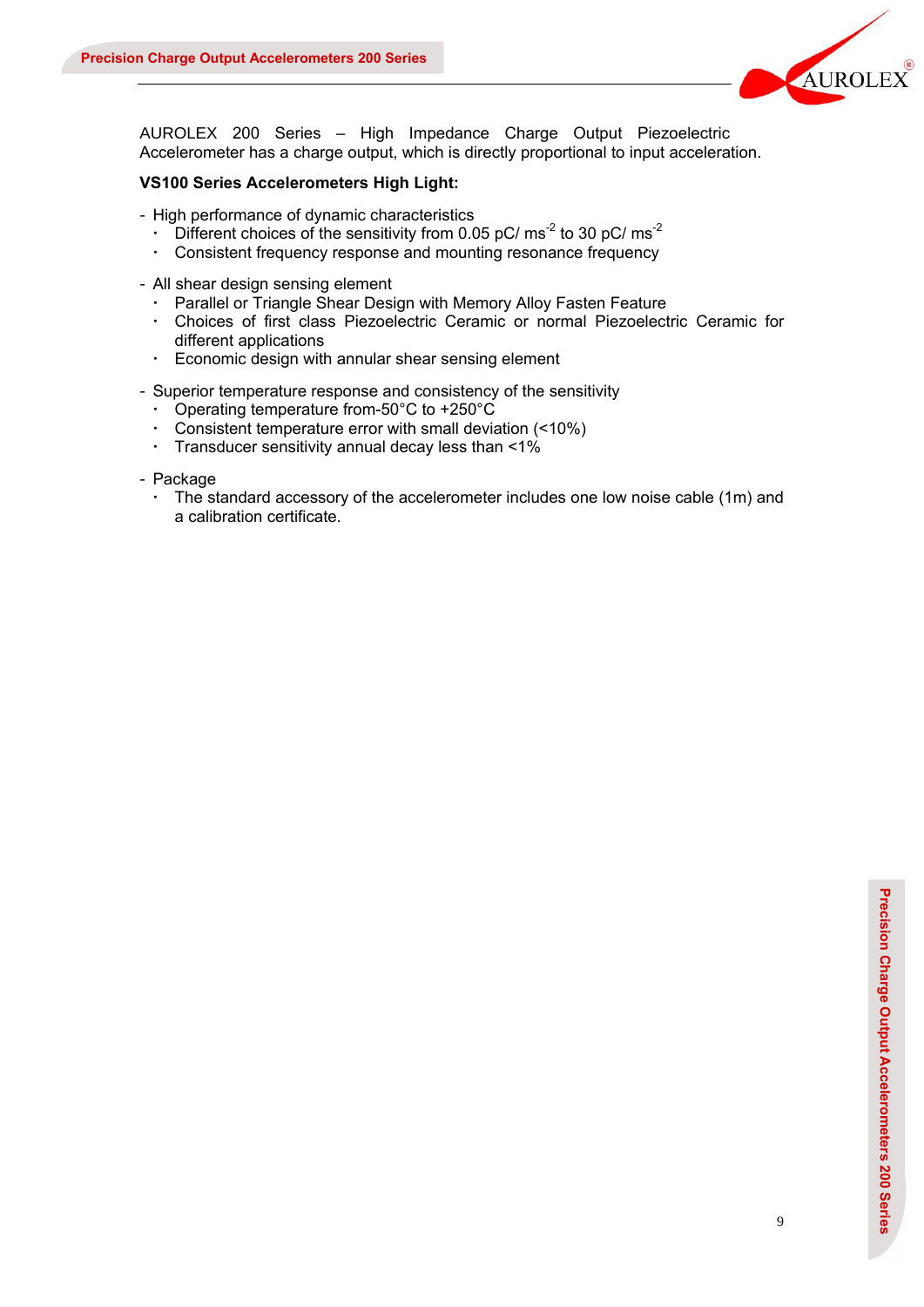

## **1. 200 Series Accelerometers - General Standard Model**







- Parallel and Triangle shear design sensing element, the choices of first class or normal ceramic for different applications
- Six sensitivities from  $0.3$  pC/ ms<sup>-2</sup> to 30 pC/ ms<sup>-2</sup>
- Continue operating temperature at 250ºC
- Consistent high frequency response up to 12 kHz
- Compact design, small package size 7mm hex x 11mm height, and 2 gram weight
- Electric isolation mounting bases are available

#### **Specifications:**

|                                                                       | Model                          | Unit          | 221/222        | 231/232       | 241/242      | 251/252      | 261/262      | 271/272      |  |  |
|-----------------------------------------------------------------------|--------------------------------|---------------|----------------|---------------|--------------|--------------|--------------|--------------|--|--|
|                                                                       | Sensitivity                    | $pC/ms-2$     | 0.3            |               | 3            | 5            | 10           | 30           |  |  |
| <b>Frequency Range</b>                                                | ±5%                            | Hz            | $0.5 - 12000$  | $0.5 - 10000$ | $0.5 - 7000$ | $0.5 - 5000$ | $0.5 - 4000$ | $0.5 - 3000$ |  |  |
|                                                                       | ±10%                           | Hz            | $0.3 - 15000$  | $0.3 - 11000$ | $0.3 - 9000$ | $0.3 - 6000$ | $0.3 - 5000$ | $0.3 - 3500$ |  |  |
| <b>Mounting Resonance</b><br><b>KHz</b><br>27<br>20<br>15<br>50<br>42 |                                |               |                |               | 12           |              |              |              |  |  |
| <b>Measurement Range</b>                                              | m/s <sup>2</sup>               | 35000         | 30000          | 25000         | 18000        | 10000        | 8000         |              |  |  |
| Capacitance                                                           | pF                             | 600           | 850            | 850           | 850          | 2400         | 3000         |              |  |  |
| Operating                                                             | First class ceramic            | $^{\circ}$ C  | $-50 - 250$    |               |              |              |              |              |  |  |
| Temperature                                                           | normal ceramic                 | °C            |                | $-50 - 160$   |              |              |              |              |  |  |
|                                                                       | <b>Temperature Coefficient</b> | $\%$ /°C      |                |               | 0.06         |              |              |              |  |  |
|                                                                       | Weight                         | gram          | 2              | 15            | 25           | 36           | 36           | 67           |  |  |
| <b>Dimension</b>                                                      | Top output HexxHxC             | mm            | 7x11x16        | 13x19x26      | 16x21x28     | 18x24x31     | 18x24x31     | 21x36x43     |  |  |
|                                                                       | Side output HexxHxL            | mm            | 7x11x12        | 13x18x20      | 16x21x23     | 18x24x25     | 18x24x25     | 21x28x28     |  |  |
|                                                                       | Mounting                       | <sub>mm</sub> | M <sub>5</sub> |               |              |              |              |              |  |  |

 $\diamond$  Sensor output connector with metric M5 thread, 221, 231, 241, 251, 261, and 271 with top M5 **output. 222, 232, 242, 252, 262, 272 with side M5 output.**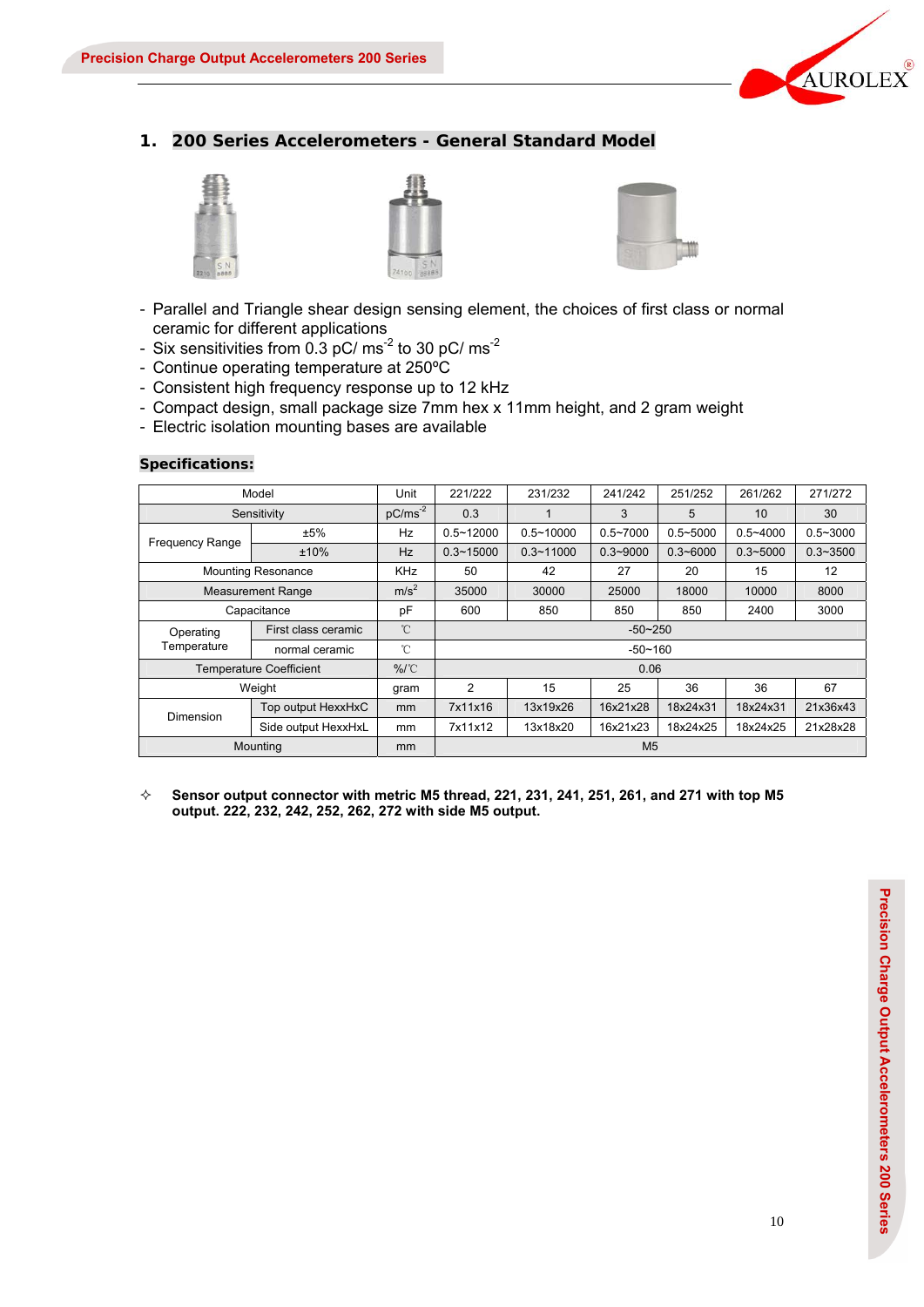

## **2. 200 Series Accelerometers - Shock Accelerometers**

#### **General Shock Sensor**

- Two choices of sensitivity: 0.05 pC / ms<sup>-2</sup>and 0.1 pC / ms<sup>-2</sup>
- Measurement range up to 30,000 g, nonlinearity less than 1.5%
- No zero shift in high g impact measurement
- Output connector choice of M5 connector or integral cable
- M6 x 0.75 mounting thread

## **Specifications:**

|                   | Model                         | Unit             | 21100                    | 21101       | 21102                 |  |  |
|-------------------|-------------------------------|------------------|--------------------------|-------------|-----------------------|--|--|
|                   | Sensitivity                   | $pC/ms^{-2}$     | 0.1<br>0.1               |             | 0.05                  |  |  |
| Frequency         | ±5%                           | Hz               | $1 - 12000$              |             |                       |  |  |
| Range             | ±10%                          | <b>Hz</b>        |                          | $1 - 13500$ |                       |  |  |
|                   | Nonlinearity                  | $\%$             | $\leq 1.5$               |             |                       |  |  |
|                   | <b>Measurement Range</b>      | m/s <sup>2</sup> | 20000                    | 20000       | 30000                 |  |  |
|                   | <b>Transverse Sensitivity</b> | $\%$             | <5                       |             |                       |  |  |
|                   | <b>Mounting Resonance</b>     | <b>KHz</b>       |                          | >65         |                       |  |  |
|                   | <b>Operating Temperature</b>  | °C               |                          | $-50-250$   |                       |  |  |
|                   | <b>Output Connector</b>       |                  | M <sub>5</sub>           |             | Integral Cable Output |  |  |
|                   | Weight                        | gram             | 7                        | 7           |                       |  |  |
| Dimension HexxHxC |                               | mm               | 10.2x14x19<br>10.2x14x24 |             | 10.2x14x24            |  |  |
|                   | Mounting                      | mm               | M <sub>6</sub>           |             |                       |  |  |

## **Case Isolated Shock Sensor**

- Sensing element with all imported components
- High frequency measurement up to 12 kHz
- High reliable and consistent isolated case design
- Measurement range up to 30,000 g, nonlinearity less than 1.5%
- No zero shift in high g impact measurement

| Model                         |                                   | Unit             | 21103                | 21104       | 21105                 |  |
|-------------------------------|-----------------------------------|------------------|----------------------|-------------|-----------------------|--|
|                               | Sensitivity                       | $pC/ms-2$        | 0.1                  | 0.1         | 0.05                  |  |
| Frequency                     | ±5%                               | Hz               |                      | $1 - 12000$ |                       |  |
| Range                         | ±10%                              | <b>Hz</b>        |                      | $1 - 13500$ |                       |  |
| Nonlinearity                  |                                   | %                |                      | $\leq 1.5$  |                       |  |
|                               | <b>Measurement Range</b>          | m/s <sup>2</sup> | 20000                | 20000       | 30000                 |  |
| <b>Transverse Sensitivity</b> |                                   | %                | $5$                  |             |                       |  |
|                               | <b>Mounting Resonance</b>         | <b>KHz</b>       | >60                  |             |                       |  |
|                               | <b>Operating Temperature</b>      | °C               | $-50 - 250$          |             |                       |  |
|                               | <b>Base Insulation Resistance</b> | Ω                |                      | $>1x10^8$   |                       |  |
|                               | <b>Output Connector</b>           |                  | M <sub>5</sub>       |             | Integral Cable Output |  |
| Weight                        |                                   | gram             | 13                   |             |                       |  |
| Dimension HexxHxC             |                                   | mm               | 12x14x19<br>12x14x24 |             | 12x14x24              |  |
| Mounting                      |                                   | mm               | M <sub>6</sub>       |             |                       |  |





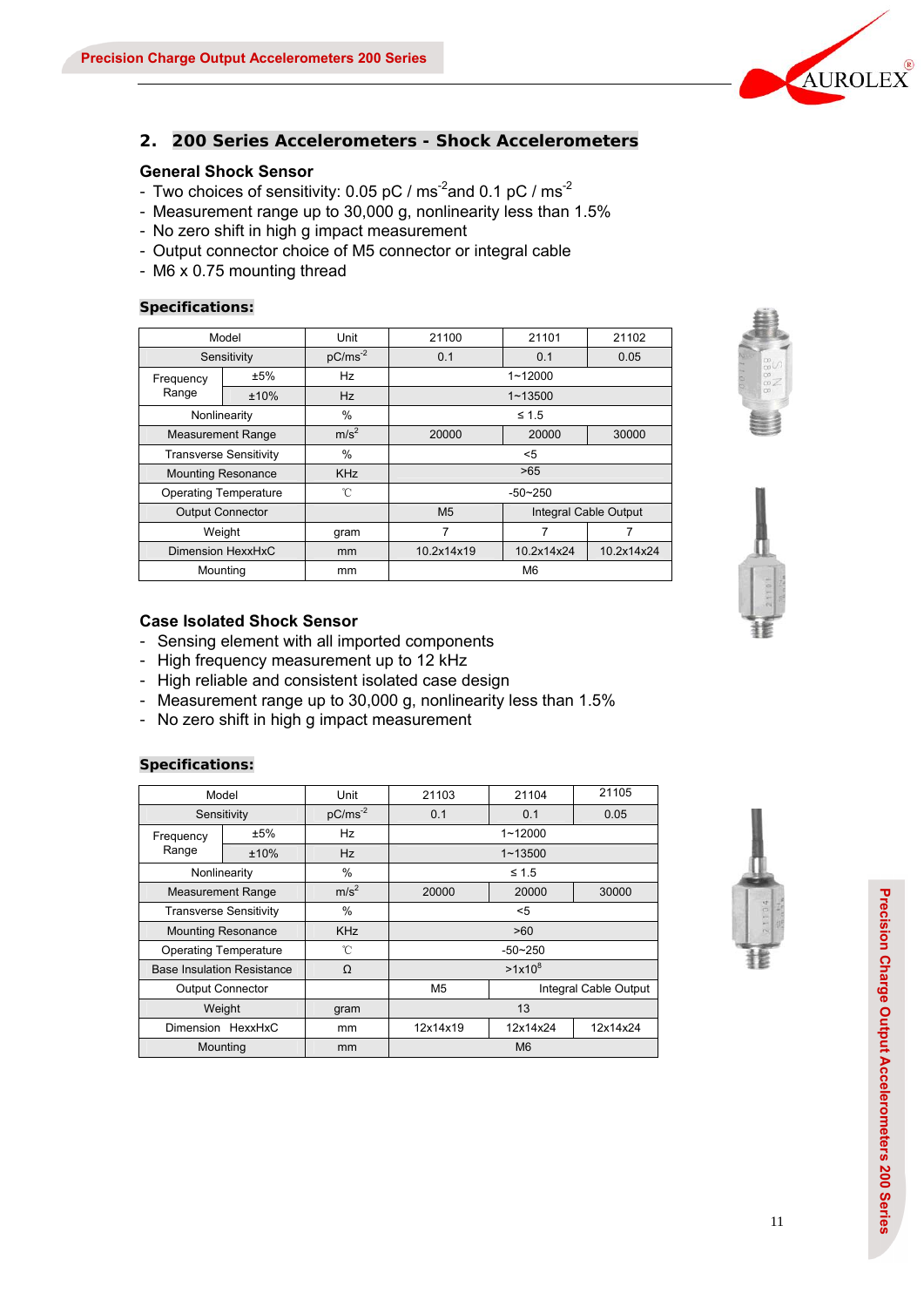

#### **3. 200 Series Accelerometer - Multiple Axis Model**

Parallel and Triangle shear design sensing element, the choices of first class or normal ceramic for different applications

#### **Bi - Axis Measurement Model**

- 2 sensitivities: 1  $pC/ms^{-2}$  and 3  $pC/ms^{-2}$
- Frequency range (±5%) from 0.5Hz up to 5 kHz
- Low profile design, height of 13 mm
- Center through hole with 360° mounting angle

#### **Specifications:**

| Model                          |                     | Unit          | 23504        | 24504         |
|--------------------------------|---------------------|---------------|--------------|---------------|
| Sensitivity                    |                     | $pC/ms-2$     |              | 3             |
| <b>Frequency Range</b>         | ±5%                 | Hz            | $0.5 - 5000$ | $0.5 - 4000$  |
|                                | ±10%                | <b>Hz</b>     | $0.3 - 6500$ | $0.3 - 5000$  |
| <b>Mounting Resonance</b>      |                     | <b>KHz</b>    | 22           | 18            |
| <b>Measurement Range</b>       | m/s <sup>2</sup>    | 30000         | 25000        |               |
| Capacitance                    |                     | рF            | 850          | 850           |
| <b>Operating Temperature</b>   | First class ceramic | °C            | $-50 - 250$  |               |
|                                | normal ceramic      | °C            | $-50 - 160$  |               |
| <b>Temperature Coefficient</b> |                     | $\%$ /°C      | 0.06         |               |
| Weight                         | gram                | 26            | 30           |               |
| <b>Dimension</b>               |                     | <sub>mm</sub> | 20.5x13x6.5  | 25.5x16.2x8.3 |
| Mounting                       |                     | mm            |              | M4            |

#### **Tri - Axis Measurement Model**

- 3 Sensitivities 1 pC/  $\text{ms}^2$ , 5 pC/  $\text{ms}^2$  and 10 pC/  $\text{ms}^2$
- Frequency range (±5%) from 0.5Hz up to 5 kHz
- Low profile design, height of 13 mm
- Center through hole with 360° mounting angle

| Model                        |                                | Unit       | 23500        | 25500          | 26500        |
|------------------------------|--------------------------------|------------|--------------|----------------|--------------|
|                              | Sensitivity                    | $pC/ms-2$  |              | 5              | 10           |
| <b>Frequency Range</b>       | ±5%                            | Hz         | $0.5 - 5000$ | $0.5 - 4000$   | $0.5 - 1000$ |
|                              | ±10%                           | Hz         | $0.3 - 6500$ | $0.3 - 5000$   | $0.3 - 1500$ |
|                              | <b>Mounting Resonance</b>      | <b>KHz</b> | 22           | 18             | 6            |
| <b>Measurement Range</b>     | m/s <sup>2</sup>               | 30000      | 25000        | 10000          |              |
|                              | Capacitance                    | pF         | 850          | 850            | 2400         |
| <b>Operating Temperature</b> | First class ceramic            | °C         |              | $-50 - 250$    |              |
|                              | normal ceramic                 | °C         | $-50 - 160$  |                |              |
|                              | <b>Temperature Coefficient</b> | $\%$ /°C   | 0.06         |                |              |
| Weight                       | gram                           | 65         | 180          | 200            |              |
| Dimension                    | mm                             | 28x14x13   | 39x19x18     | 39x19x18       |              |
|                              | Mounting                       | mm         |              | M <sub>5</sub> |              |

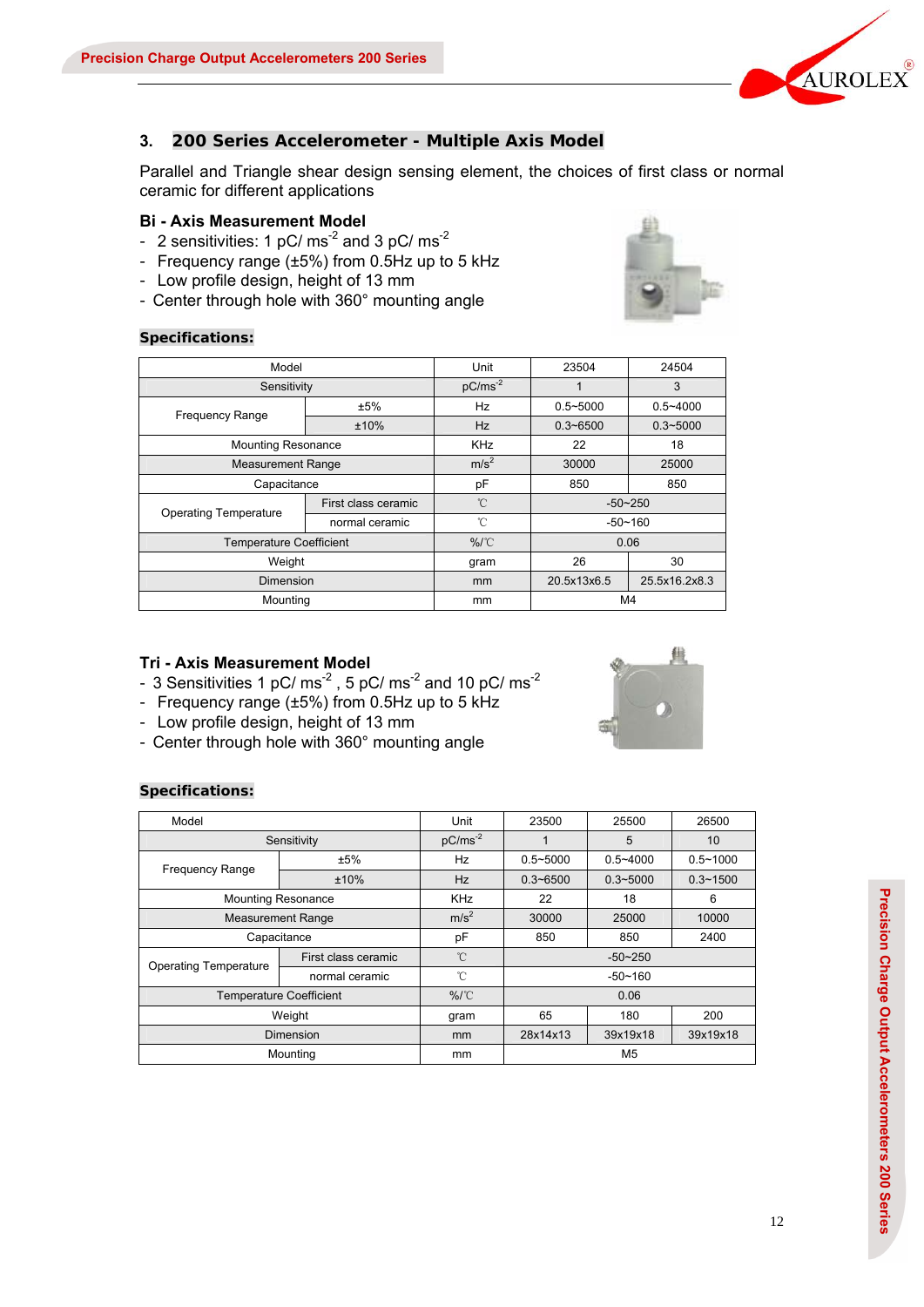

## **4. 200 Series Accelerometers - Special Application and Industrial Environment Measurement Models**

#### **Vertical / Horizontal Two-way Mounting Model**

- Design for shaker table, vertical and horizontal mounting methods
- Parallel shear sensing element
- Choices of first class or normal ceramic for different applications



#### **Specifications:**

| Model                        | Unit                | 23101        |              |
|------------------------------|---------------------|--------------|--------------|
| Sensitivity                  |                     | $pC/ms^{-2}$ |              |
| <b>Frequency Rang</b>        | ±5%                 | Hz           | $0.5 - 7000$ |
|                              | ±10%                | <b>Hz</b>    | $0.3 - 9000$ |
| <b>Mounting Resonance</b>    |                     | <b>KHz</b>   | 30           |
| <b>Operating Temperature</b> | First class ceramic | °C           | $-50 - 250$  |
|                              | Normal ceramic      | °C           | $-50 - 160$  |
| Weight                       | gram                | 18           |              |
| Dimension                    | mm                  | 13x15x22     |              |

#### **TNC Output Connector Model with Isolated Mounting Base**

- Three low noise cable as standard output cable
- Offer side output connector as customer special choices of sensitivity 1 pC / ms<sup>-2</sup>, 3 pC /  $\text{ms}^2$  and 5 pC / ms<sup>-2</sup>
- Φ3mm low noise cable as standard output cable
- Offer side output connector as customer special



| Model                         | Unit                              | 23105         | 24105          | 25105        |              |
|-------------------------------|-----------------------------------|---------------|----------------|--------------|--------------|
|                               | Sensitivity                       | $pC/ms^{-2}$  |                | 3            | 5            |
| <b>Frequency Range</b>        | ±5%                               | Hz            | $0.5 - 7000$   | $0.5 - 6000$ | $0.5 - 3500$ |
| <b>Mounting Resonance</b>     | <b>KHz</b>                        | 28            | 22             | 15           |              |
| <b>Transverse Sensitivity</b> | %                                 | $3$           |                |              |              |
|                               | <b>Operating Temperature</b>      | °C            | $-50 - 160$    |              |              |
|                               | <b>Base Insulation Resistance</b> | Ω             | $>10^8$        |              |              |
| <b>Output Connector</b>       | <sub>mm</sub>                     | <b>TNC</b>    |                |              |              |
| Weight                        |                                   | gram          | 44<br>46<br>50 |              |              |
| Dimension                     | HexxHxL                           | <sub>mm</sub> | 24x29x42       |              |              |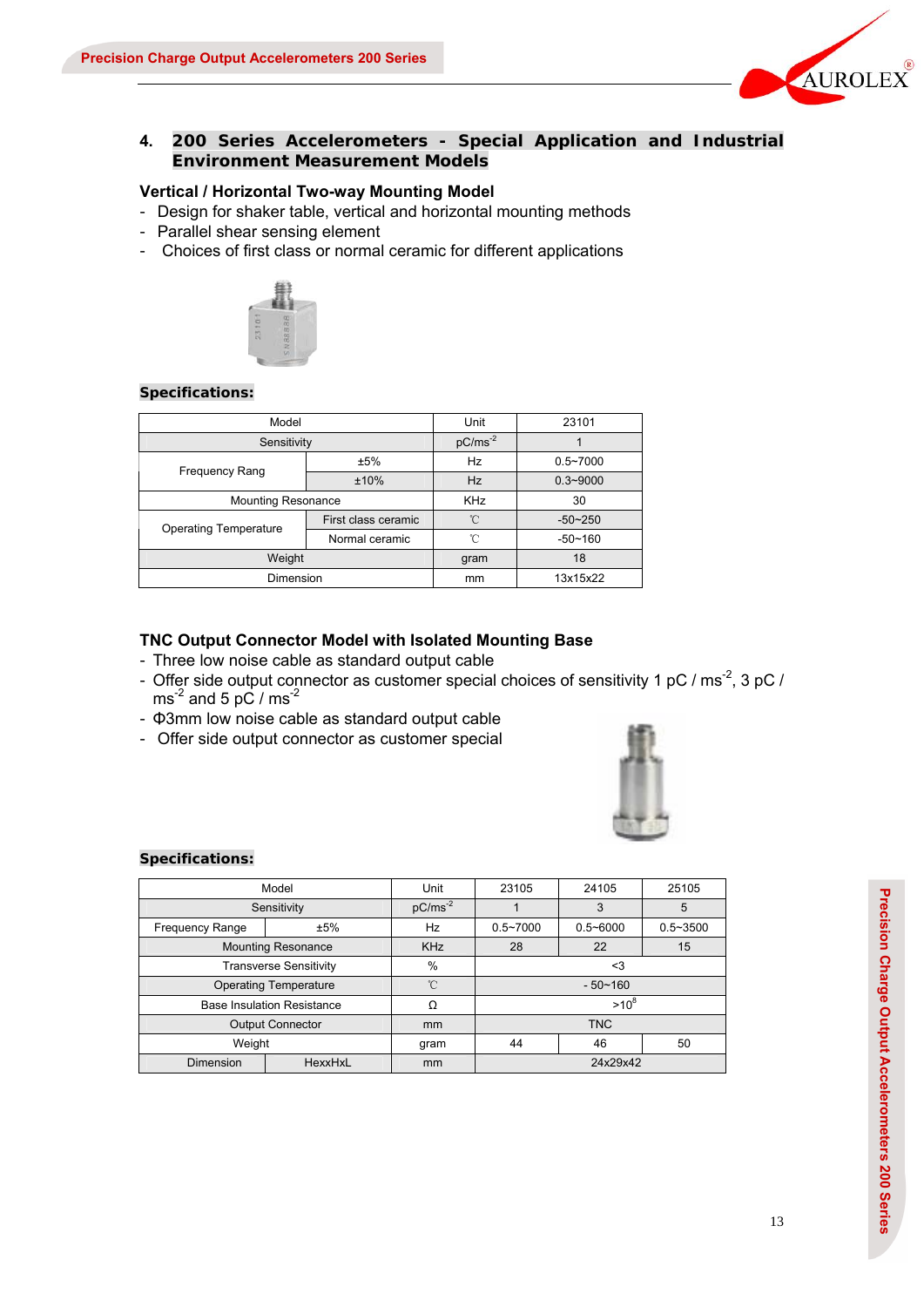

#### **Railway Car Monitoring Accelerometer**

- Isolated mounting base with consistent mounting resonant frequency
- Parallel shear sensing

#### **Specifications:**

|                              | Model                             | Unit       | 24101        |
|------------------------------|-----------------------------------|------------|--------------|
|                              | Sensitivity                       | $pC/ms-2$  | 3            |
| <b>Frequency Range</b>       | ±5%                               | Hz         | $0.5 - 6000$ |
|                              | <b>Mounting Resonance</b>         | <b>KHz</b> | 24.5         |
|                              | First class ceramic               | 'n         | $-50 - 160$  |
| <b>Operating Temperature</b> | Normal ceramic                    | 'n         | $-50 - 250$  |
|                              | <b>Base Insulation Resistance</b> | Ω          | $>10^8$      |
|                              | Weight                            | gram       | 32           |
| <b>Dimension</b>             | HexxHxL                           |            | 24x21x19     |

#### **Dual Case Design with Double Shield Integral Cable**

- Stainless steel double case design with double shield cable
- Parallel shear sensing element
- M5 Side through hole mounting

## **Specifications:**

| Model                             |         | Unit         | 24206                                    |  |
|-----------------------------------|---------|--------------|------------------------------------------|--|
| Sensitivity                       |         | $pC/ms^{-2}$ | っ                                        |  |
| <b>Frequency Range</b>            | ±5%     |              | $0.5 - 6000$                             |  |
| <b>Mounting Resonance</b>         |         | <b>KHz</b>   | 20                                       |  |
| <b>Operating Temperature</b>      |         | 'n           | $-50 - 160$                              |  |
| <b>Base Insulation Resistance</b> |         | Ω            | $>10^8$                                  |  |
| Output Connector and Cable        |         |              | Double shield $\Phi$ 4 mm integral Cable |  |
| Weight                            |         | gram         | 80                                       |  |
| Dimension                         | AxBxCxH | mm           | 28x19x9x33                               |  |

#### **Standard sensor**

- First class piezoelectric ceramic shear sensing element
- Transverse sensitivity <3%

|                              | Model                         | Unit         | 23204         |
|------------------------------|-------------------------------|--------------|---------------|
| Sensitivity                  |                               | $pC/ms^{-2}$ |               |
| ±5%<br>Frequency range       |                               | Hz           | $0.5 - 10000$ |
| <b>Mounting Resonance</b>    |                               | <b>KHz</b>   | 32            |
|                              | <b>Transverse Sensitivity</b> | $\%$         | $3$           |
| <b>Operating Temperature</b> |                               | 'n           | $-50 - 250$   |
| Weigh                        |                               | gram         | 25            |
| Dimension                    |                               | mm           | 13x25x20      |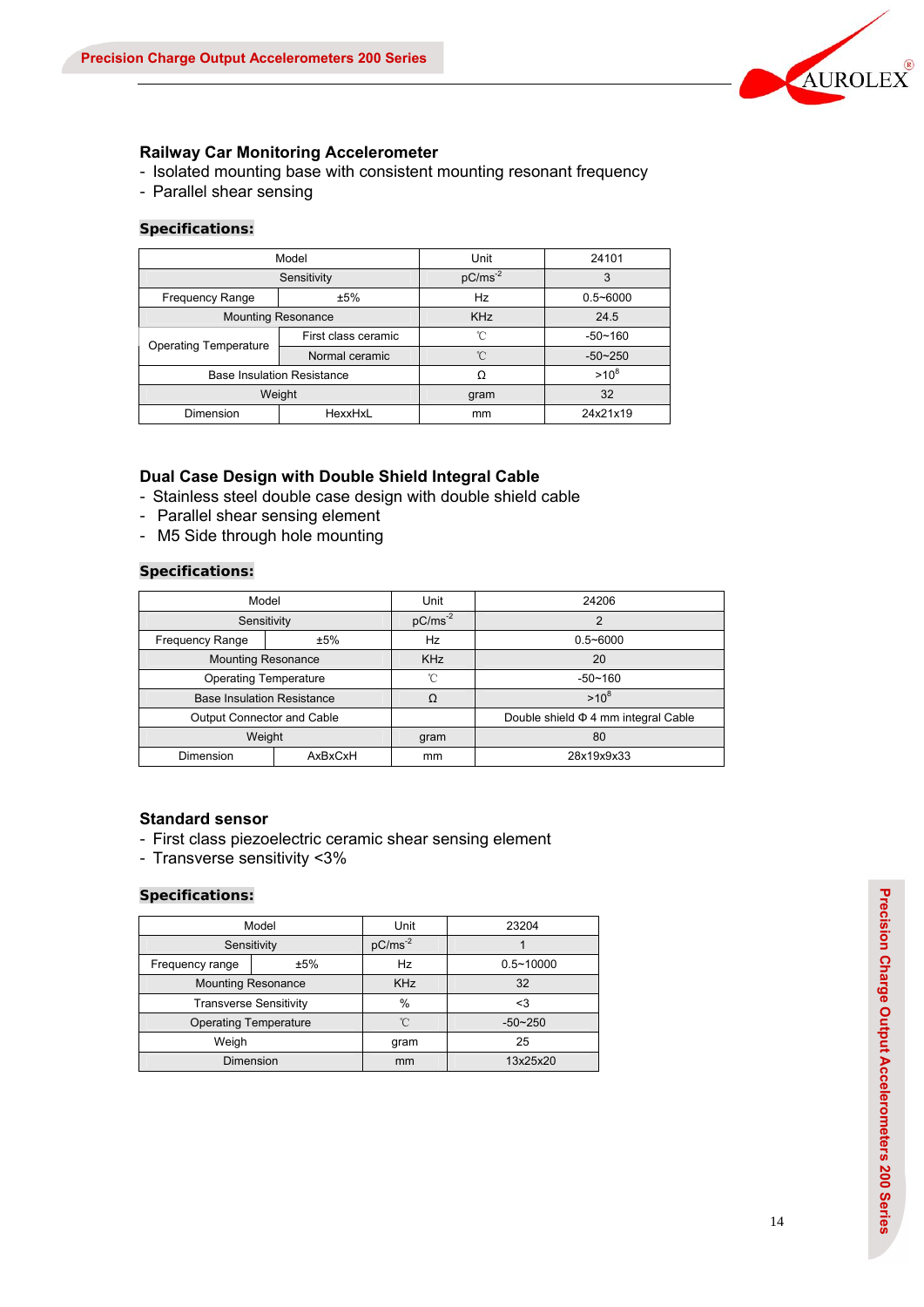

## **5. VS 200 Series Accelerometers - Economic Version**

- Annular shear design with 2 sensitivities: 1  $pC/ms<sup>-2</sup>$  and 3  $pC/ms<sup>-2</sup>$
- Top output connector with 2 metric threads: M5 and M6
- The choice of isolated and non-isolated mounting base
- Offer side output connector as customer special





| Model                                |         | Unit             | 23108          | 23110          | 23111          | 23112          | 24108          | 24110          | 24111          | 24112          |
|--------------------------------------|---------|------------------|----------------|----------------|----------------|----------------|----------------|----------------|----------------|----------------|
| Sensitivity                          |         | $pC/ms-2$        |                |                |                |                | 3              | 3              | 3              | 3              |
| Frequency Range ±10%                 |         | Hz               | $0.5 - 10000$  | $0.5 - 9000$   | $0.5 - 10000$  | $0.5 - 9000$   | $0.5 - 8000$   | $0.5 - 7000$   | $0.5 - 8000$   | $0.5 - 7000$   |
| <b>Mounting Resonance</b>            |         | <b>KHz</b>       | 30             | 25             | 30             | 25             | 25             | 23             | 25             | 23             |
| <b>Measurement Range</b>             |         | m/s <sup>2</sup> |                | 20000          |                |                |                |                |                |                |
| Capacitance                          |         | pF               |                |                |                | 700            |                |                |                |                |
| <b>Operating Temperature</b>         |         | °C               |                |                |                | $-50 - 160$    |                |                |                |                |
| <b>Base Insulation</b><br>Resistance |         | Ω                | 0              | $>10^8$        | $\Omega$       | $>10^8$        | $\Omega$       | $>10^8$        | $\Omega$       | $>10^8$        |
| <b>Output Connector</b>              |         |                  | M <sub>5</sub> | L <sub>6</sub> | M <sub>5</sub> | M <sub>5</sub> | M <sub>5</sub> | L <sub>6</sub> | M <sub>5</sub> | M <sub>5</sub> |
| Weight                               |         | gram             | 15             | 15             | 15             | 15             | 25             | 25             | 25             | 25             |
| Dimension                            | HexxHxC | mm               | 13x19x26       | 17x21x27       | 13x19x26       | 17x21x27       | 17x21x27       | 17x21x27       | 17x21x27       | 17x21x27       |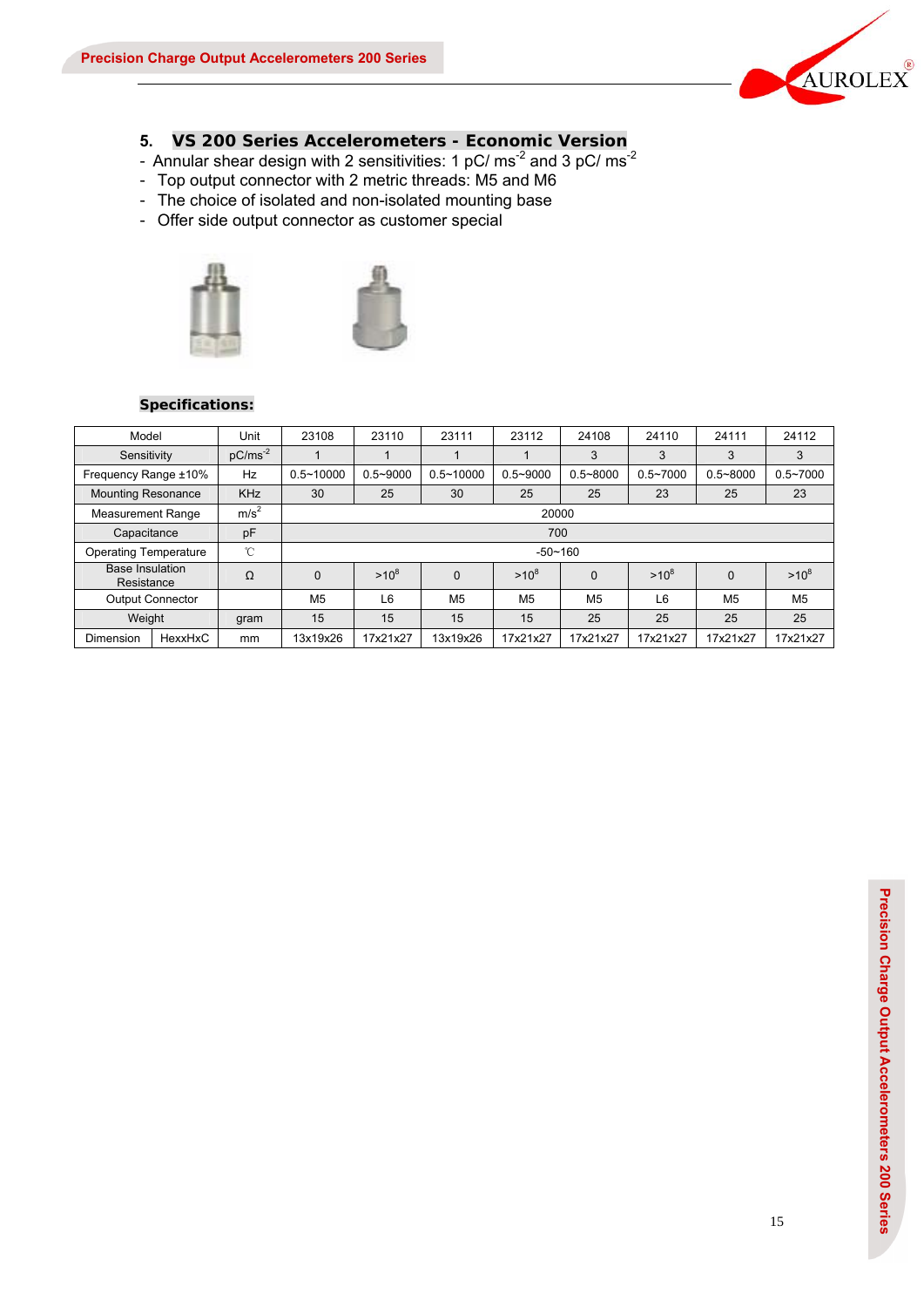

AUROLEX Constant Current Power 61000 series are signal conditionings for dynamic measurements with ICP® compatible transducers.



| Model                              | Unit      | 61000       | 61001          | 61011        | 61012                           | 61015        | 61016     |  |
|------------------------------------|-----------|-------------|----------------|--------------|---------------------------------|--------------|-----------|--|
| Channel                            |           | 1           |                | 4            | 8                               | 8            | 4         |  |
| Gain                               |           | x1          | x1             | x1,x10       | x1,x10                          | x1,x10       | x1        |  |
| Output Voltage                     | $\vee$    |             |                |              | 24                              |              |           |  |
| Constant<br>Current                | mA        |             |                |              | $2~10$ (can be user adjustable) |              |           |  |
| Frequency<br>Range                 | <b>Hz</b> |             | $0.025 - 100k$ |              |                                 |              |           |  |
| <b>Working Status</b><br>Indicator | ٠         | LED/ammeter |                | LED/ammeter  | LED/ammeter                     | LED/ammeter  |           |  |
| <b>Broadband</b><br><b>Noise</b>   | µVrms     |             | 15             |              |                                 |              |           |  |
| <b>Battery Power</b>               |           | 9Vx1        |                | 9Vx3x2       | 9Vx3x3                          | 9Vx3x3       |           |  |
| External DC<br>Power Supply        | $\vee$    | DC7~30      | DC18~30        | 220V/DC18~30 | 220V/DC18~30                    | 220V/DC18~30 | DC18~30   |  |
| Input\Output<br>Connector          | ٠         | <b>BNC</b>  |                |              |                                 |              |           |  |
| <b>Size</b>                        | mm        | 91x61x27    | ф15х50         | 290x200x50   | 483x250x50                      | 290x210x60   | 150x90x55 |  |
| Weight                             | gram      | 32          | 30             | 2800         | 4850                            | 3200         | 65        |  |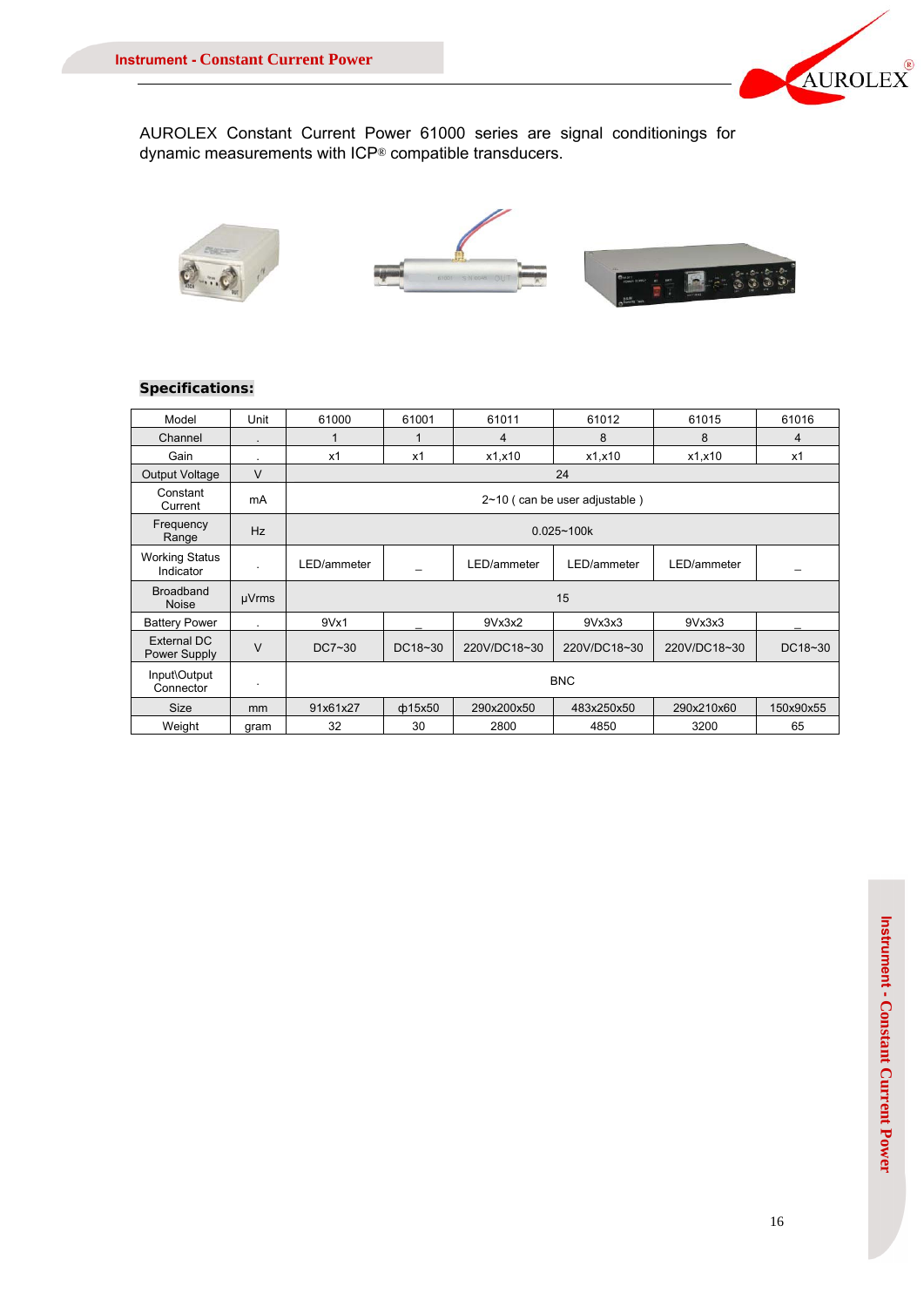

ABC 62200/62300 one-channel Charge Amplifier features:

- Portable and convenient design
- Charge / Voltage switch with working status indicator and without pre-setting
- Both 9V battery and external DC power



| Model                  | Unit      | 62200                 | 62300    |  |
|------------------------|-----------|-----------------------|----------|--|
| Channel                | $\bullet$ |                       |          |  |
| Input                  | рC        | ±5000                 | ±500     |  |
| Output                 |           | ±5                    |          |  |
| Sensitivity            | mV/pC     |                       | 10       |  |
| <b>Frequency Range</b> | <b>Hz</b> | $0.3 - 6000$          |          |  |
| Power Supply           |           | DC7~30V or 9V battery |          |  |
| <b>Broadband Noise</b> | mVrms     | $≤8$ x10-3            | ≤80x10-2 |  |
| Size                   | mm        | 91x61x27              | 91x61x27 |  |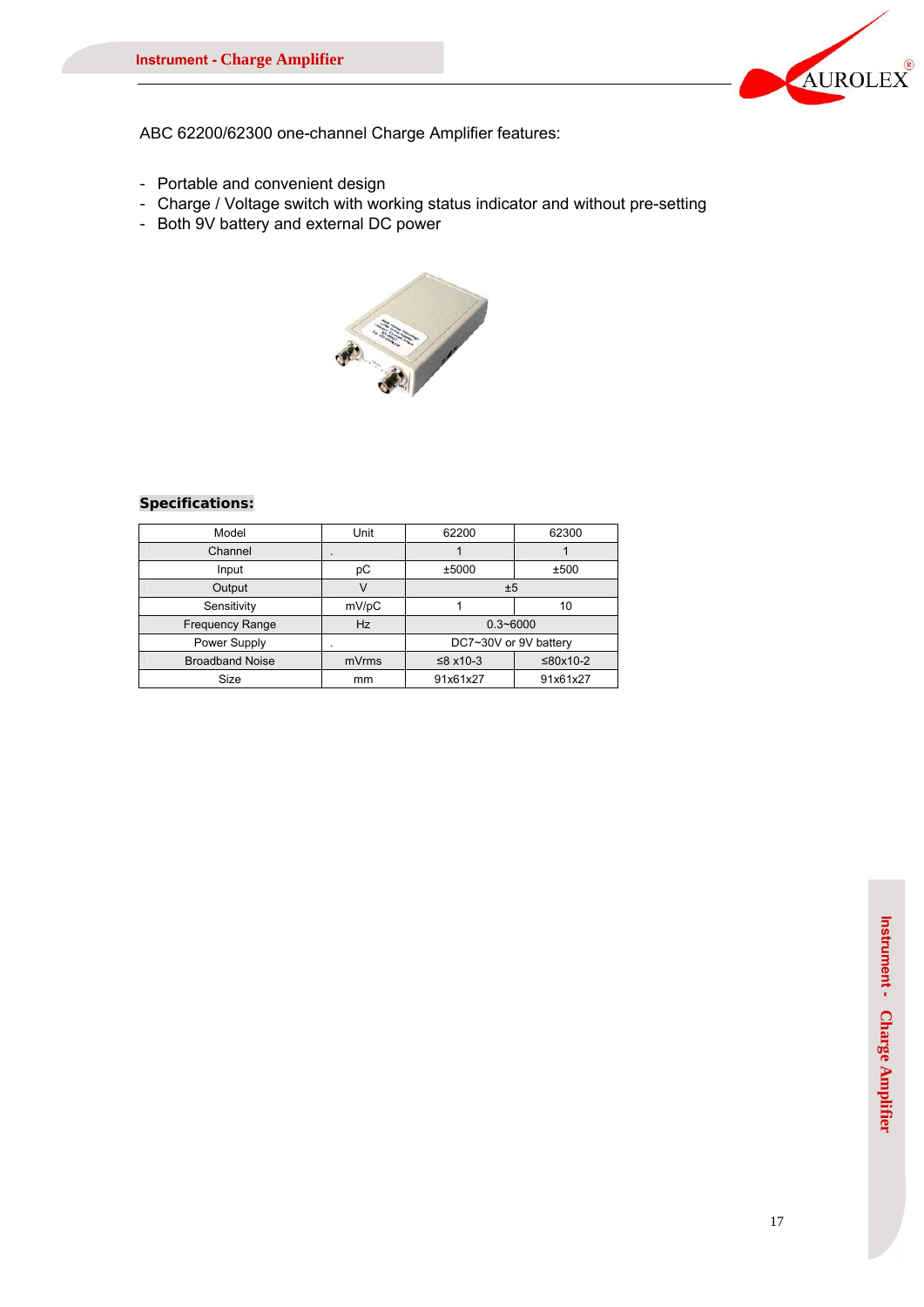

## **Mounting stud/ base**

**1. Mounting stud** 



| Mounting Stud Type | M6-M6<br>M5-M5 |                 | M3-M5            | M5-M6       | M5-1/4x28   |
|--------------------|----------------|-----------------|------------------|-------------|-------------|
| (NCm)              | $150 - 200$    | $4600 \sim 800$ | $90 \sim$<br>130 | $150 - 200$ | $150 - 200$ |

## **2. Adhesive mounting base**

A. Normal adhesive mounting base



- B. Insulating adhesive mounting base
	- a) Insulating adhesive mounting base with outer screw thread



b) Insulating adhesive mounting base with inner screw thread



## **3. Single-axis insulating mounting base**

A. insulating mounting base with bolt

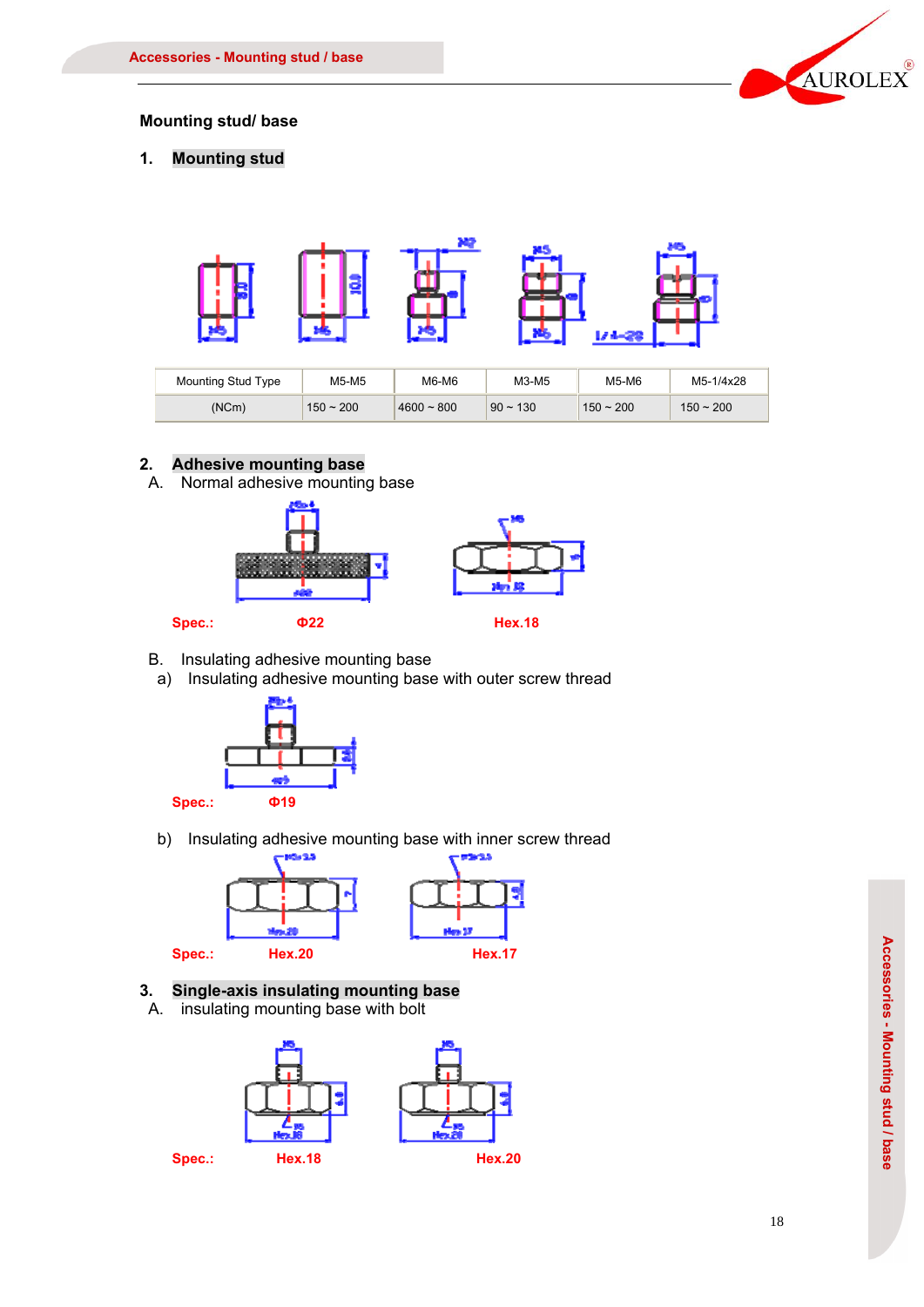B. insulating mounting base with inner screw



## **4. Triaxial mounting cube**

A. Stainless steel triaxial mounting cube









Spec.: 20x20x20(mm) 15x15x15(mm) 10x10x10(mm)

B. insulating triaxial mounting cube







# **5. Magnetic mounting base**

A. Magnetic base with M5 stud







B. Insulating magnetic base with M5 tapped hole











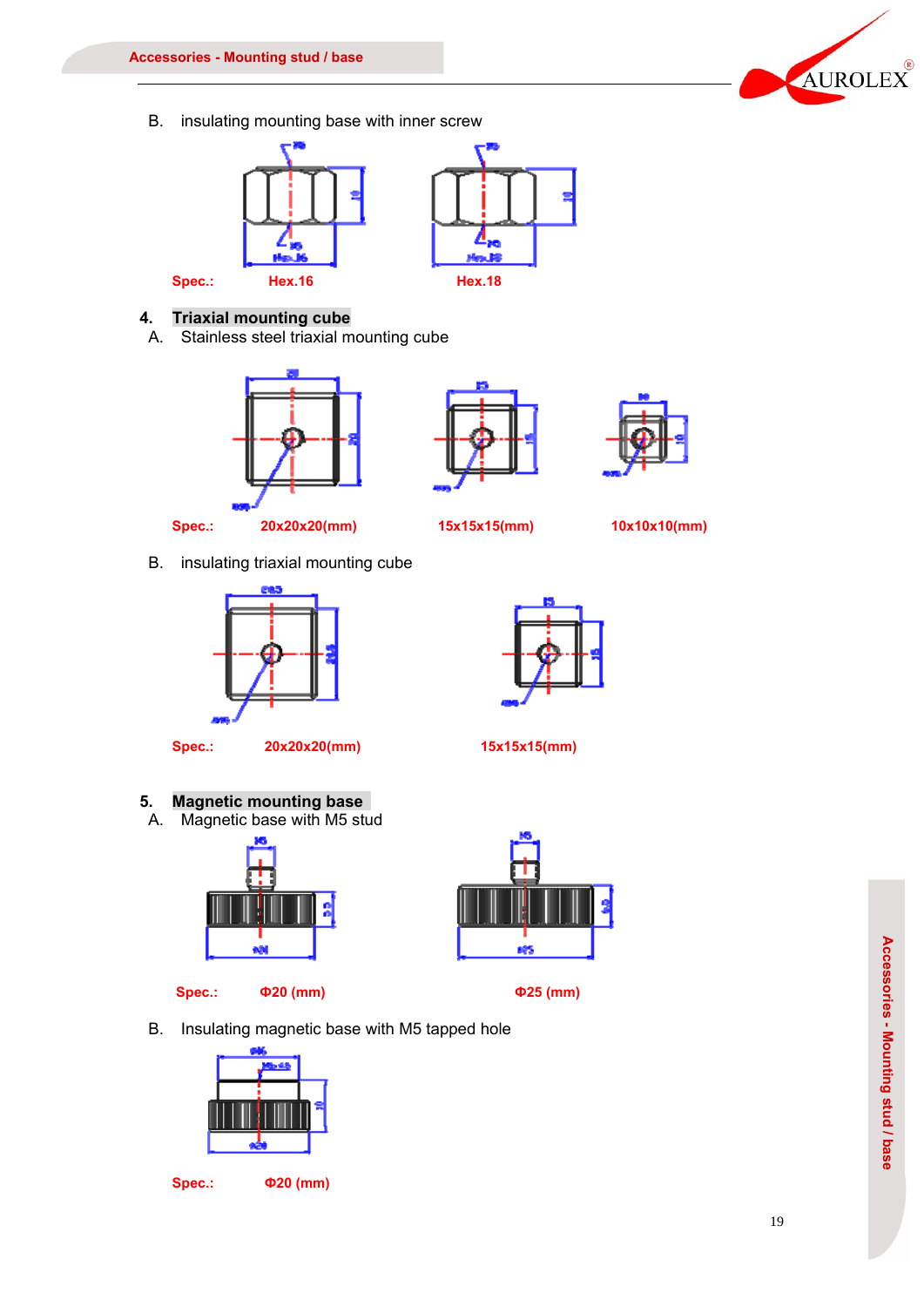

# **Cable**

| Model                                        | Capacitance<br>(pF/m) | Jacket<br>material | Temperature<br>$(^{\circ}C)$ | Signal type                  | Connector            |
|----------------------------------------------|-----------------------|--------------------|------------------------------|------------------------------|----------------------|
| $\Phi$ 2 mm cable                            | 105                   | <b>PVC</b>         | 90                           | Charge, Voltage              | <b>M5, M6, BNC</b>   |
| $\Phi$ 3 mm cable                            | 95                    | <b>PVC</b>         | 90                           | Charge, Voltage              | M5, M6, BNC, TNC     |
| Φ1.6 mm high temperature cable               | 105                   | F46                | 200                          | Charge, Voltage              | M <sub>5</sub> . BNC |
| Φ2 mm high temperature cable                 | 105                   | F46                | 200                          | Charge, Voltage              | <b>M5. M6. BNC</b>   |
| Φ3.5 mm high temperature 2-core shield cable | 80                    | F46                | 200                          | Voltage of low<br>resistance | M12, M16             |
| Φ.5 mm high temperature 4-core shield cable  | 80                    | F46                | 200                          | Voltage of low<br>resistance | 4-core connector     |
| Φ4.5 mm 2-core shield cable                  | 65                    | <b>PVC</b>         | 90                           | Voltage of low<br>resistance | M12, M16             |
| Φ5 mm coaxial shield cable                   | 105                   | <b>PVC</b>         | 90                           | Voltage of low<br>resistance | BNC, TNC             |
| $\Phi$ 6 mm4-core shield cable               | 80                    | <b>PVC</b>         | 90                           | Voltage of low<br>resistance | M <sub>12</sub>      |

Note: the length of the cable is 1.2m and can be user adjustable.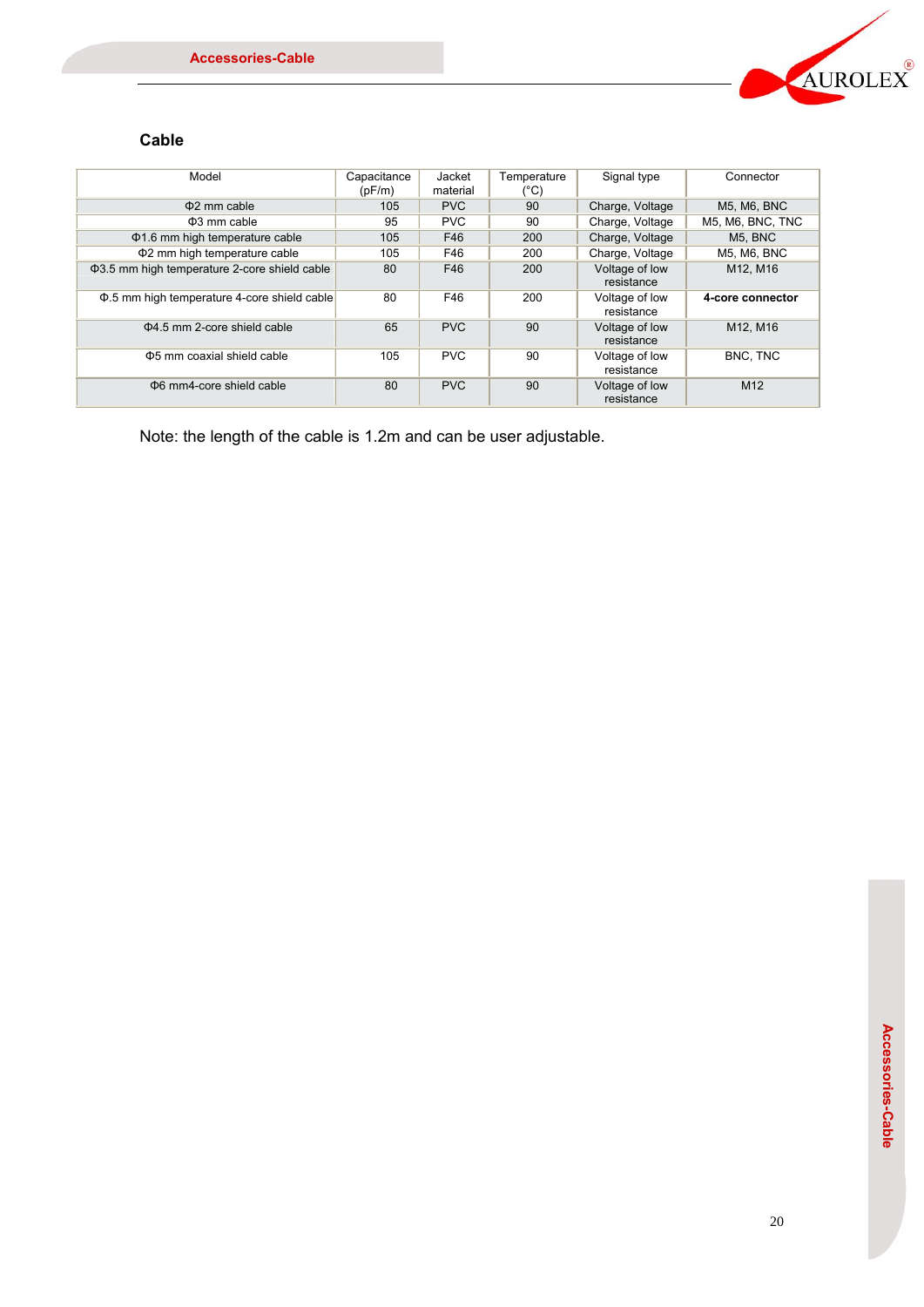











**M5<>M5 M5<>BNC M5<>BNC-50KY BNC<>BNC BNC-50KY<>BNC50KY**